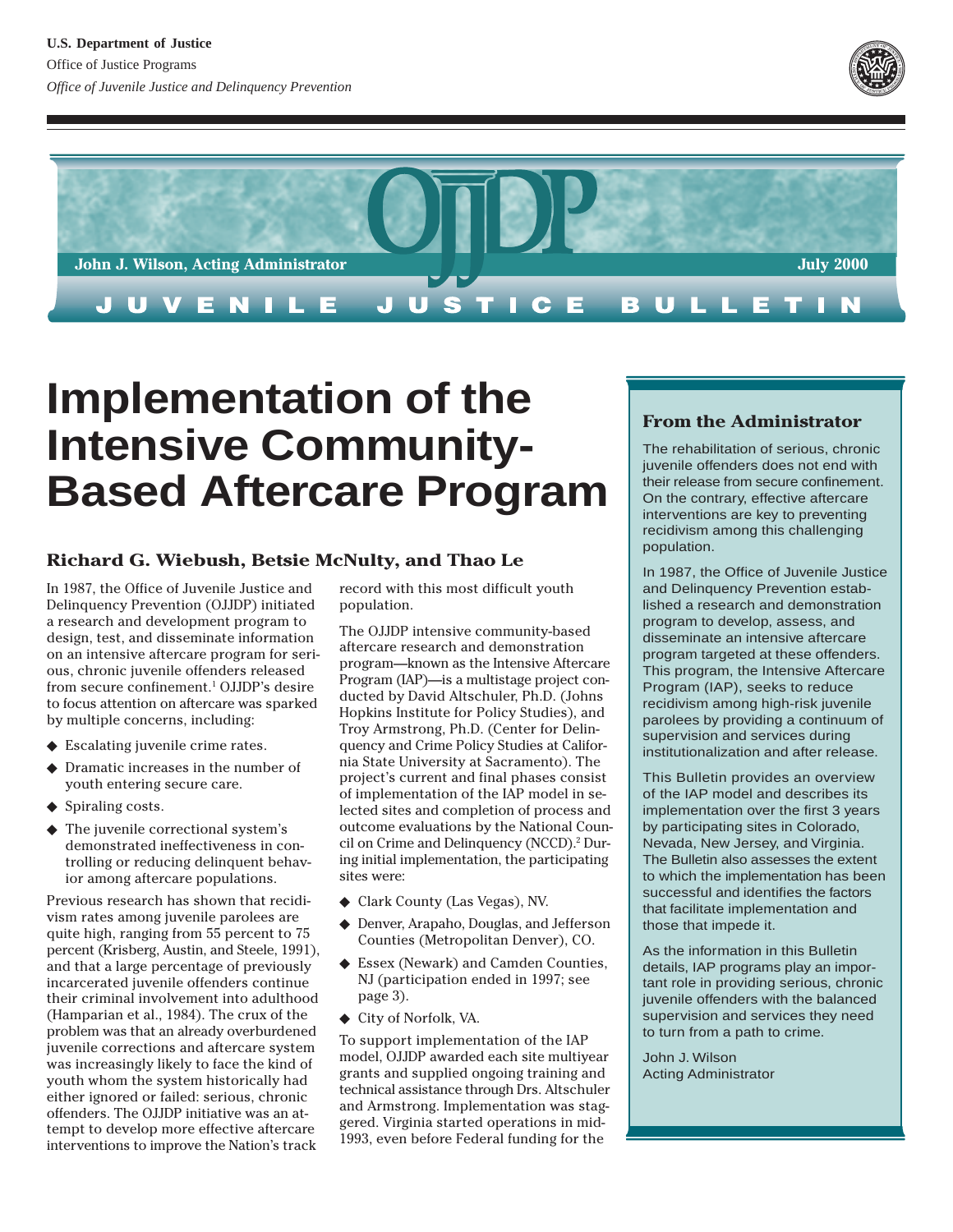project was assured; Nevada piloted a small-scale version in mid-1994; New Jersey started operations in the spring of 1995; and Colorado began its program in August 1995. All the sites except Colorado started the project before NCCD began the process evaluation.

# **Purpose and Scope of the Bulletin**

This Bulletin provides an update on the status of IAP implementation in the four sites. It begins with a brief overview of the IAP model and describes—using a crosssite approach—how the sites have implemented various aspects of the model. For a fuller description of the model, see Altschuler and Armstrong (1994).<sup>3</sup> The Bulletin also assesses the extent to which implementation has been successful, both with respect to the specific components and the overall model. Finally, a series of factors that facilitated or impeded program implementation are identified. This Bulletin is an interim report, reflecting developments during approximately the first 3 years of implementation (through December 1998).4 The sites will continue implementation at least through mid-2000.

# **The IAP Model**

The goal of the IAP model is to reduce recidivism among high-risk parolees. It is rooted in research on the dynamics of recidivism and a theoretical model that integrates the explanations of strain, social learning, and social control theories. The model posits that effective intervention with the target population requires not only intensive supervision and services after institutional release, but also a focus on reintegration during incarceration and a highly structured and gradual transition process that serves as a bridge between institutionalization and aftercare. Altschuler and Armstrong suggest the following:

[The] IAP model is most clearly conceptualized as a correctional continuum consisting of three distinct, yet overlapping, segments: pre-release and preparatory planning during incarceration; structured transition that requires the participation of institutional and aftercare staff prior to and following community re-entry; and long-term, reintegrative activities that ensure adequate service delivery and the necessary level of social control (1996:15).

The research evidence and the tenets of integrated theory led Altschuler and Armstrong to identify five principles that should underpin all intervention efforts geared toward structured reentry and community normalization for high-risk parolees:

- ◆ Prepare youth for progressively increased responsibility and freedom in the community.
- ◆ Facilitate youth-community interaction and involvement.
- ◆ Work with the offender and targeted community support systems (e.g., schools, family) on qualities needed for constructive interaction and the youth's successful community adjustment.
- Develop new resources and supports where needed.
- ◆ Monitor and test the youth and the community on their ability to deal with each other productively.

Central to the model—and the sites' programs—is the notion of "overarching case management." This IAP program element<sup>5</sup> focuses on the processes required for successful transition and aftercare and includes five subcomponents:

- ◆ **Assessment, classification, and selection criteria.** IAP focuses on high-risk offenders in order to maximize its potential for crime reduction and to avoid the negative outcomes previously demonstrated to result from supervising low-risk offenders in intensive supervision programs (Clear, 1988). To accurately identify these high-risk youth, implementing jurisdictions need to use a validated risk-screening instrument.
- ◆ **Individualized case planning that incorporates family and community perspectives.** This component specifies the need for institutional and aftercare staff to jointly identify youth's service needs shortly after commitment and plan for how those needs will be addressed during incarceration, transition, and aftercare. It requires attention to youth problems in relation to their families, peers, schools, and other social networks.
- ◆ **A mix of intensive surveillance and services.** IAP promotes close supervision and control of high-risk offenders in the community but also emphasizes the need for similarly intensive services and support. This approach requires that staff have small caseloads and that supervision and services be available not only on weekdays, but also in the evenings and on weekends.
- ◆ **A balance of incentives and graduated consequences.** Intensive supervision is likely to uncover numerous technical violations and program infractions. The IAP model indicates the need for a range of graduated sanctions tied directly and proportionately to the seriousness of the violation instead of relying on traditional "all or nothing" parole sanctioning schemes. At the same time, the model points to a need to reinforce youth progress consistently via a graduated system of meaningful rewards.
- ◆ **Creation of links with community resources and social networks.** This element of case management is rooted in the conviction that the parole agency cannot effectively provide the range and depth of services required for high-risk, high-need parolees unless it brokers services through a host of community agencies and resources. Moreover, because interventions will focus on family, school, peer, and community issues, the case manager and service agencies need to create strong working relationships with these social networks.

The IAP model is prescriptive in the sense that each of the implementing sites was required to use the intervention framework, the program principles, and the program elements as the foundation for the local program design. However, each site had considerable flexibility to develop the specific design that would provide the best fit between the model's parameters and the local context. As a result, the sites share key IAP features but also have program characteristics that clearly distinguish them from each other.

#### **The NCCD Evaluations**

To test whether and to what extent IAP addresses the critical issues outlined above, OJJDP awarded a grant to NCCD in 1995 to conduct process and outcome evaluations in each site. The evaluations are using an experimental design to determine the extent to which IAP differs from standard institutional and aftercare practices and to assess the program's impact on youth outcomes. In each site, NCCD randomly assigns committed youth who are assessed as high risk either to IAP or to a control group that receives traditional services. For each group, data are collected on youth characteristics, the extent and nature of supervision and services provided each month, and intermediate and longer term youth outcomes. The primary goal of the process evaluation is to document and assess the extent to which the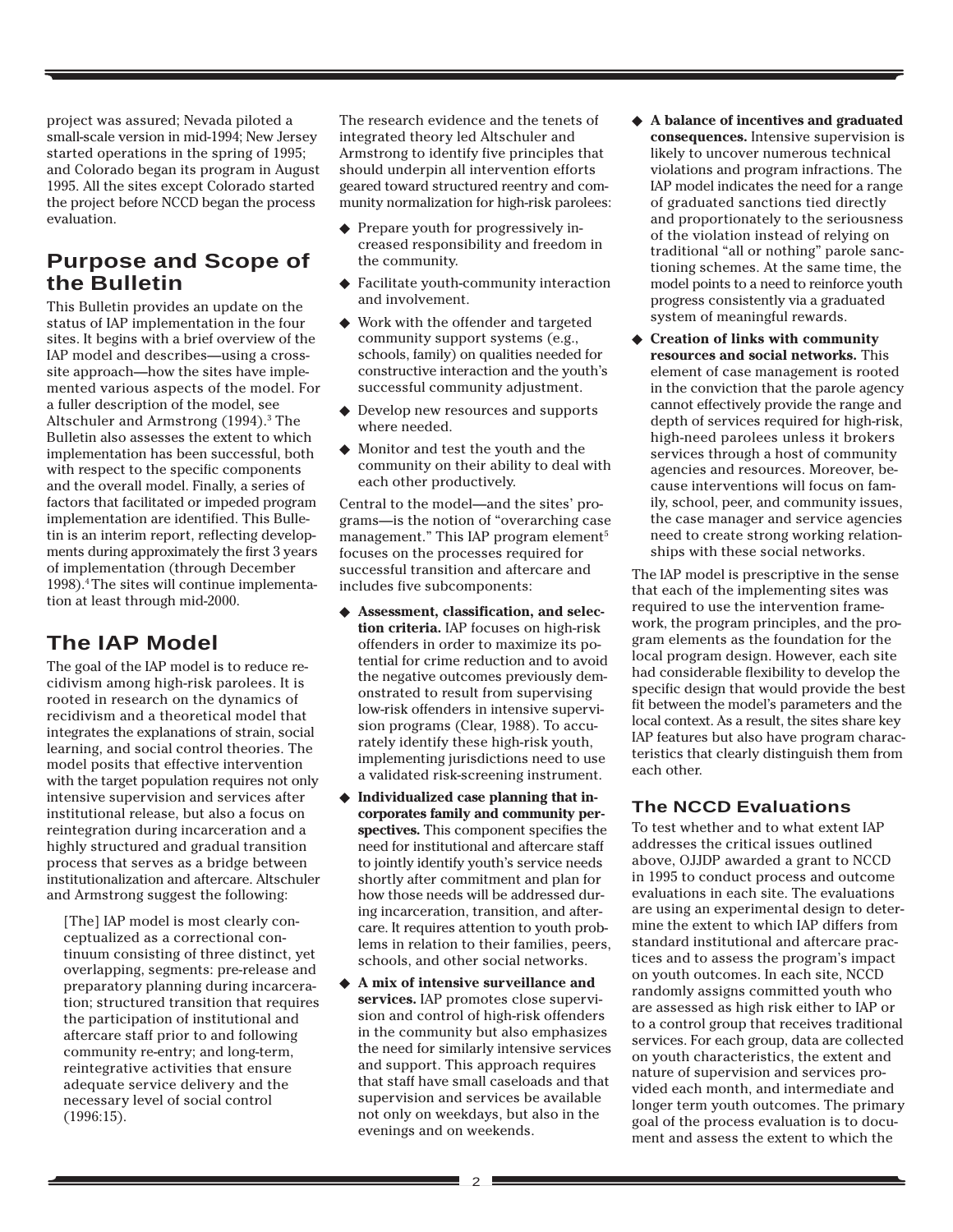sites have implemented the programs in accordance with the national model and their local design. Using both quantitative and qualitative data, NCCD has been routinely assessing all dimensions of program implementation. The implementation evaluation can inform policymakers, juvenile justice officials, funders, and others about program successes and shortcomings, factors that facilitated or impeded implementation, and lessons learned from the demonstration projects.

The outcome evaluation will examine recidivism among the IAP and control groups using a 1-year, postrelease followup period and multiple measures of reoffending behavior.6 A series of pre- and poststandardized tests will also be used to assess intermediate outcomes in selected areas of youth and family functioning.

# **The Status of IAP Implementation in the Sites**

Each of the IAP sites underwent a 6- to 18 month planning period prior to implementation. During this time, Drs. Altschuler and Armstrong provided site staff with intensive training on the model's rationale and components. They also provided technical assistance on design and implementation issues. Then, as now, the model had a strong conceptual appeal for administrators and staff. It made intuitive sense to people, and it addressed what they had identified as critical problems for parole in their respective agencies. However, the sites all had difficulties—to varying degrees and in different areas of the model—translating design into operational reality. During approximately the first 2 years of each project, implementation was an ongoing process that involved incremental steps and a series of refinements to program components, policies, and procedures.

Project enrollments have been smaller than originally anticipated. As of November 1998, approximately 3 years after startup, Colorado had identified 150 youth to be randomly assigned by NCCD, Nevada 212, and Virginia 121. Due in part to low intake and in part to program design, the sites have served a fairly small number of youth at any given time. Typically, the sites each have had approximately 20 IAP youth in the institutional phase and an additional 15 to 20 youth on aftercare status in the community.

Implementation has been strong in three of the four sites. Colorado, Nevada, and Virginia all have implemented IAP programs that largely reflect program design. These programs have also created a correctional intervention that is quite different from the supervision and services provided to "regular" parole cases. In New Jersey, however, a promising first year of implementation was followed by an extended period during which program development stalled significantly. After several largely unsuccessful attempts to reinvigorate the project, OJJDP decided in December 1997 to end that site's participation in the demonstration.<sup>7</sup>

The following characteristics are common to the three sites in which implementation is considered successful:

- ◆ High-risk, program-eligible youth are identified through the use of a risk assessment instrument that is site specific and empirically based.
- Both institutional and aftercare case management are provided by staff who handle only IAP cases in small caseloads (i.e., 15 to 20 youth). In the community, parole officers work jointly with staff referred to as parole aides, field agents, or "trackers."
- ◆ There is substantial coordination and continuity in case planning and case management across the institutional and aftercare phases. This coordination is facilitated by a team approach. While the composition of the team varies across sites, it includes, at a minimum, institutional and parole staff, supplemented by service providers, parents, and/or other agency staff.
- ◆ Team involvement and more frequent interaction between institutional and parole staff have helped overcome traditional turf and communication barriers.
- ◆ Planning for aftercare begins shortly after the youth's institutional placement and is finalized at least 30 days prior to his release to aftercare. Community interventions/services begin almost immediately after release.
- ◆ There are formal structures to facilitate the transition from institution to aftercare, including the use of transitional facilities (Virginia), furlough with intensive monitoring (Nevada), or service delivery by community treatment providers that begins during the institutional phase and continues during aftercare (Colorado).
- ◆ Special services designed specifically for IAP youth have been developed and implemented in both the institutional and aftercare phases, including structured life skills curriculums, anger management training, peer group counseling, and family counseling.
- ◆ Aftercare services represent a mix of control measures (e.g., supervision and surveillance) and treatment interventions to address identified needs.
- $\triangle$  There is a major emphasis on creating strong ties to local support systems and accessing community services.
- ◆ Graduated reward and sanction systems have been developed for the institutional and parole phases.

Although IAP has been generally well implemented in these sites, each program faced implementation difficulties, including internal problems (e.g., extended staff vacancies in key positions and difficulties for some parole officers in executing the intended "intensive" role) and contextual problems (e.g., competing agency priorities, institutional crowding, and unstable program environments). Some of the problems have been successfully addressed. Others persist. On balance, however, the strengths of each program far outweigh the shortcomings.

# **Context and Goals**

The impetus for adopting the IAP model was strikingly similar across sites. They were all operating in a political environment charged with increasing concerns about serious offenders and, as a result, their correctional policy and operations had been subject to close scrutiny. Each site was experiencing institutional crowding in its juvenile facilities. Each knew, or believed, that recidivism and reincarceration rates were high for parolees (thereby exacerbating the crowding problem). Each felt that juvenile parole was a neglected component of its correctional interventions. The introduction of IAP presented an opportunity for the sites to focus attention on a particularly problematic offender population and to do so with the help of Federal funding and expert technical assistance.

The sites also had very similar goals for the IAP project, which reflected those of the national IAP model. Although there was some variation across sites in the specifics of the goal statements, each site focused on the need to reduce recidivism and reconfinement among high-risk parolees.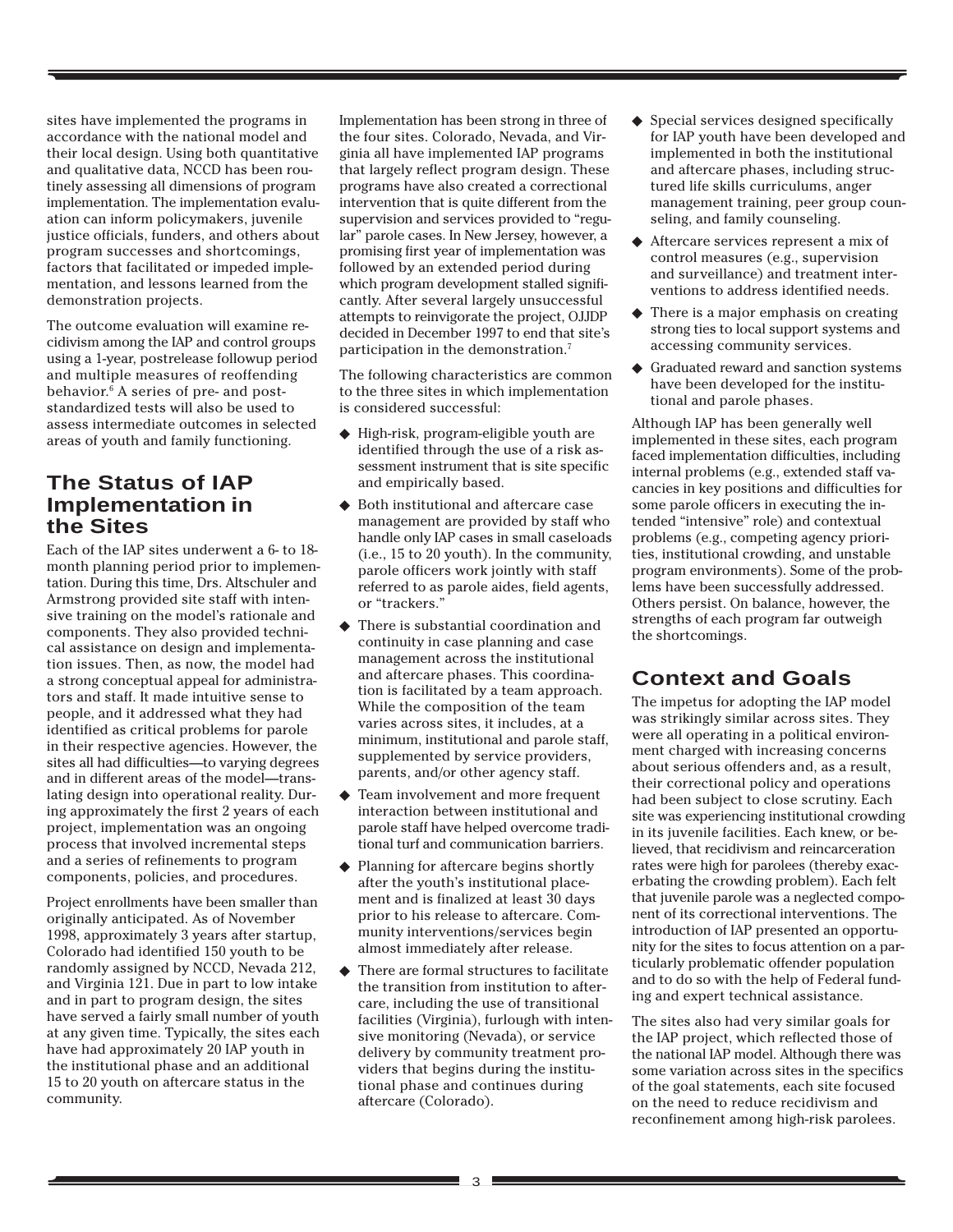# **Planning and Program Design**

During the design phase, the sites developed "action planning teams" to translate the basic parameters of the IAP model into a program tailored to the local context. Each site brought together people with different responsibilities from within the correctional system and from related agencies to garner as much intrasystem and interagency cooperation and commitment as possible. The teams, each of which received multiday training and ongoing technical assistance from Drs. Altschuler and Armstrong, included high-level agency administrators representing institutions, aftercare, the judiciary, and prosecutors' offices, and also included mental health, education, employment, and social services agencies. These teams developed their site-specific plan for IAP, the details of which were subsequently fleshed out by internal IAP management teams and/or project staff.

The local versions of IAP all incorporated into their design the primary components and features of the national model. However, as discussed more fully below, the ways in which the components were put into operation varied considerably.

# **Management**

Administrative responsibility for each of the IAP projects rests with the respective State's juvenile corrections agency. Each agency has responsibility for operating the institutions and providing aftercare services, and, in some sites, operating State programs that serve as alternative placements. Program coordination responsibility is assigned to a midlevel manager in the parole/aftercare/field services unit within the larger agency. In Colorado and Virginia, the program coordinator's role is supplemented by an IAP management team, which consists primarily of managers from the various operational units that are directly affected by the program. These teams helped develop program policies and procedures and monitor program implementation. They play an important role in ensuring coordination and cooperation among different parts of the system that previously may have had conflicting interests. Nevada did not have a formally constituted IAP management team until October 1998. It relied instead on the relationships that had developed among the key project actors. It is likely that some of the operational difficulties encountered in Nevada could have been avoided—or resolved

more expeditiously—if a formal team had existed earlier.

Generally, administrative and managerial support for IAP has been strong. Although the programs have (1) involved a very small portion of the overall juvenile offender population and (2) had substantial challenges in terms of competing priorities (e.g., dealing with crowding, implementing new systemwide initiatives), the basic integrity of the model has been supported in the sites. For example, in spite of increasing workload pressures in both the institutional and community settings, administrators have held firm to their commitment to keep IAP caseloads small. They have also recognized the need for IAP-specific programming and continued to support it in the institutions and the community. This commitment was not necessarily unwavering. In each site, there are examples of significant actions taken (or not taken) by administrators that, although they negatively affected IAP, were believed to be necessary for the greater good of the agency.8 Perhaps more important, the relatively small size of IAP and the larger competing interests it encountered in each of the sites meant that administrators and managers often could not devote the time or attention to IAP that may have been desired. However, that the three projects have succeeded to the extent they have is due, at least in part, to an administrative commitment to support them.

# **Staffing**

Although the central functions of IAP staff are the same across sites (e.g., case management, some direct service delivery, aftercare supervision, and the facilitation or brokerage of services), specific staffing patterns and role configurations differ somewhat from site to site (see table 1). For example, in Virginia (and previously in New Jersey), separate IAP case management positions were developed for the institutions and for aftercare. Nevada has two IAP-dedicated parole officers in Las Vegas but does not have a designated IAP institutional case manager. Instead, the Nevada IAP uses an institutional-community liaison (a parole officer who is located in the IAP cottage) with responsibility for coordinating activities and facilitating communication between the institution and the parole unit. Finally, Colorado's basic IAP staffing pattern is quite different from the other sites. There is no bifurcation of case management responsibility

between the institution and the parole office. The three IAP case managers have responsibility for their cases during both the institutional and aftercare phases (as do all other Division of Youth Corrections (DYC) case managers).

All the IAP case managers—whether institutional or aftercare—carry approximately one-half to one-third the number of cases handled by their counterparts who are working with non-IAP youth. In Colorado, for example, the client managers have a maximum caseload of 18 youth (combined institution and aftercare) compared with a typical non-IAP caseload of 35 to 40 youth.

To enhance community supervision, the sites all use additional staff who provide case support and monitor program youth on weekends and during evenings. In Nevada, each IAP case manager is paired with a field agent. In Virginia, a parole aide supports the three IAP parole officers. The Colorado project includes a similar aftercare support/surveillance function, but it is carried out by contracted trackers who are not part of the formal IAP staff.

Through IAP implementation, the sites have successfully overcome the traditional barriers between institutional and aftercare staff and have developed team-oriented approaches to case planning and case management. Several sites reported that prior to IAP's introduction, there was little communication or coordination between institutional and aftercare staff, little understanding of what their respective jobs entailed, and often the existence of an "us versus them" mentality. Now, through consistent communication, frequent institutional visits by aftercare staff, joint case planning, coordinated transitional activities, and joint training, institutional and aftercare staff tend to see themselves as having complementary and supportive roles.

During the first few years of implementation, all the sites experienced some staffing problems. These problems fell into two basic categories: (1) staff turnover and vacancies and (2) role execution.

#### **Turnover and Vacancies**

Generally, staff turnover has not been a major problem in Colorado, Nevada, or Virginia. However, the latter two sites have experienced extended vacancies in key positions that directly affected the quality of services delivered to IAP youth. In Nevada, an 8-month vacancy in the institutional-community liaison position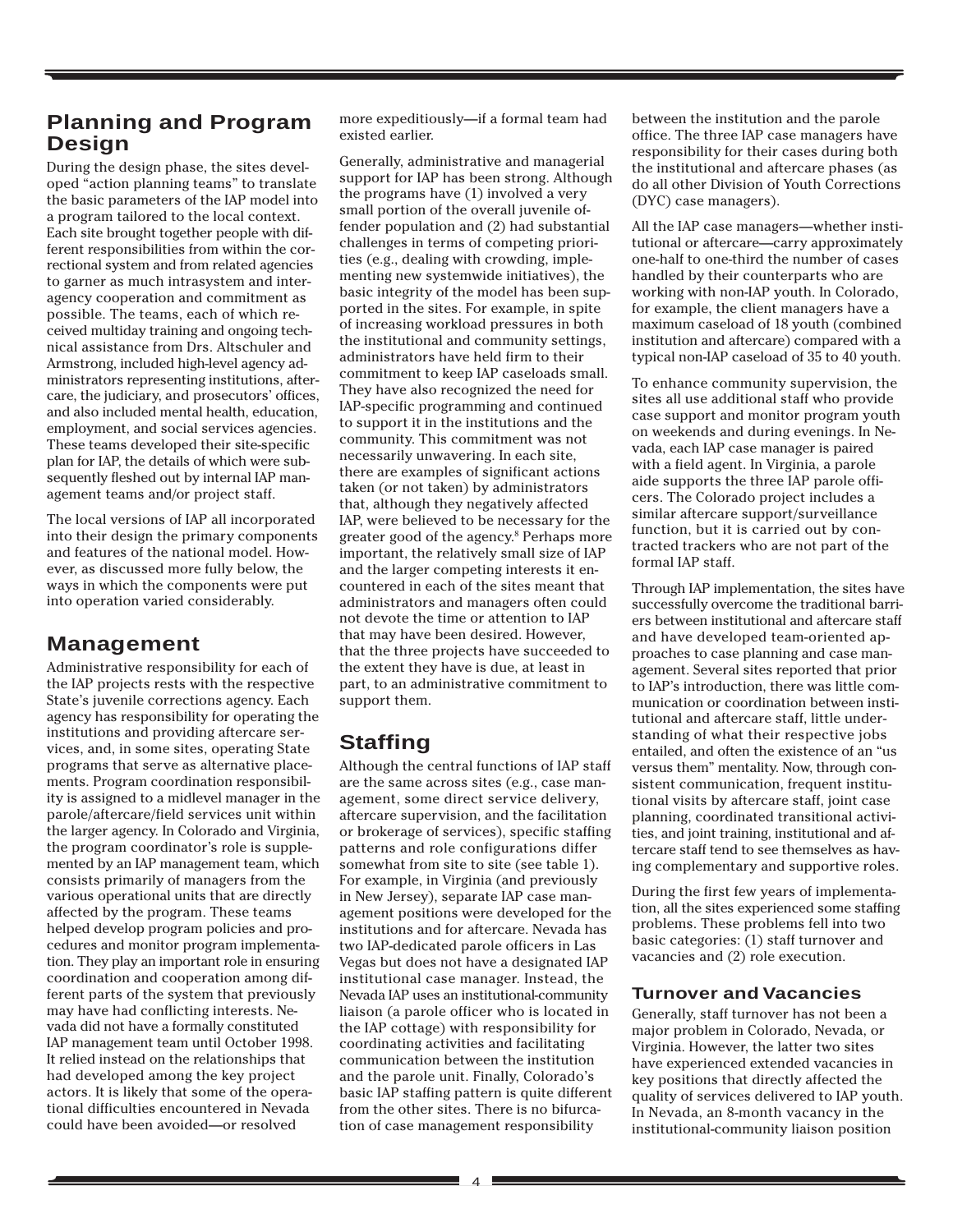sharply curtailed service delivery in some areas of transition programming. Similarly, Virginia experienced a 10-month vacancy in the institutional case manager position at the Beaumont Juvenile Correctional Center. In addition, Virginia's parole aide position has been vacant for two 4 month periods. Because the parole aide is largely responsible for evening and weekend monitoring, the vacancies hampered the IAP community control strategy.

The extent of staff turnover was a major problem in New Jersey. By early 1997, after less than 2 years of operations, there was not one person actively involved with IAP who had been among the original staff. By the end of 1997, several key positions had turned over multiple times, including those of project coordinator and IAP institutional case manager. The extent of change was so sweeping that it produced a general instability in the program because of the constant recruiting and retraining, and the frequent disruption of working relationships caused by staff turnover.

#### **Role Execution**

In Nevada, New Jersey, and Virginia, IAP parole officers had initial difficulties meeting the program's expectations regarding intensive supervision. In each site, the staff selected for these positions were all highly experienced parole officers who brought their traditional understanding of that role to the new position. As a result, they struggled with the shift from a one-on-one, office-bound, 9-to-5 way of doing business to the more flexible, comprehensive, and team-oriented approach envisioned in the IAP model. Adaptation and growth in the new role took some time (approximately a year in Nevada and 18 months in Virginia) and was facilitated by a variety of interventions, including ongoing training, close supervision, and exposure to other intensive juvenile correctional programs. The Virginia IAP program, for example, hired an additional IAP officer who had extensive experience in Norfolk's intensive probation program and who subsequently served as a strong influence on the other IAP staff.<sup>9</sup>

# **Client Eligibility and Selection**

The basic eligibility criteria are the same across sites. Eligible youth:

- ◆ Are male.
- ◆ Have been committed to the custody of the State juvenile corrections agency.
- Are from a selected county/counties.
- ◆ Will be placed at a specified juvenile correctional facility.

|                          | <b>IAP Site</b>                                                                                                                                                          |                                                                                                                |                                                                                       |  |  |  |
|--------------------------|--------------------------------------------------------------------------------------------------------------------------------------------------------------------------|----------------------------------------------------------------------------------------------------------------|---------------------------------------------------------------------------------------|--|--|--|
| Component                | Colorado                                                                                                                                                                 | <b>Nevada</b>                                                                                                  | Virginia                                                                              |  |  |  |
| Administrative agency    | Colorado Division of<br><b>Youth Corrections</b>                                                                                                                         | Nevada Youth Parole Bureau                                                                                     | Virginia Department<br>of Juvenile Justice                                            |  |  |  |
| Program coordinator      | <b>DYC Community Services</b><br>Coordinator (Central<br>Office)                                                                                                         | Clark County Parole Unit<br>Manager (Local Office)                                                             | Parole Services Manager<br>(Central Office)                                           |  |  |  |
| Primary IAP staff        |                                                                                                                                                                          |                                                                                                                |                                                                                       |  |  |  |
| Institution              | Three IAP client managers                                                                                                                                                | IAP institutional/community<br>liaison*                                                                        | Two IAP case managers*                                                                |  |  |  |
| Community                | Same three IAP client<br>managers                                                                                                                                        | Two IAP case managers<br>$\bullet$<br>Two field agents<br>Parole unit manager<br><b>Education</b> liaison<br>٠ | Three IAP parole officers<br>$\bullet$<br>Parole aide*<br>$\bullet$                   |  |  |  |
| Other key staff          | • Cedar Cottage treatment<br>team coordinator<br>Four group leaders<br>$\bullet$<br>One to three interns<br>with master's degrees<br>in social work<br>• IAP researcher* | • "B" cottage manager<br>• IAP data coordinator                                                                | Reception facility IAP<br>$\bullet$<br>case manager<br>Data coordinator*<br>$\bullet$ |  |  |  |
| IAP staff/client ratio** |                                                                                                                                                                          |                                                                                                                |                                                                                       |  |  |  |
| Institution              | Client managers = $1/18$                                                                                                                                                 | Liaison = $1/22$ (in)                                                                                          | Case manager = $1/15$ (in)                                                            |  |  |  |
| Community                | $(in + out)$ †                                                                                                                                                           | Parole officer + agent = $2/20$<br>(out)                                                                       | Parole officer = $1/15$<br>$(in + out)$                                               |  |  |  |

**Table 1: IAP Management and Staffing**

\* Indicates the position is funded by OJJDP through the IAP grant.

\*\* Staff/client ratios shown are based on program design.

† "In" designates work with youth in institutions and "out" designates work with youth in the community.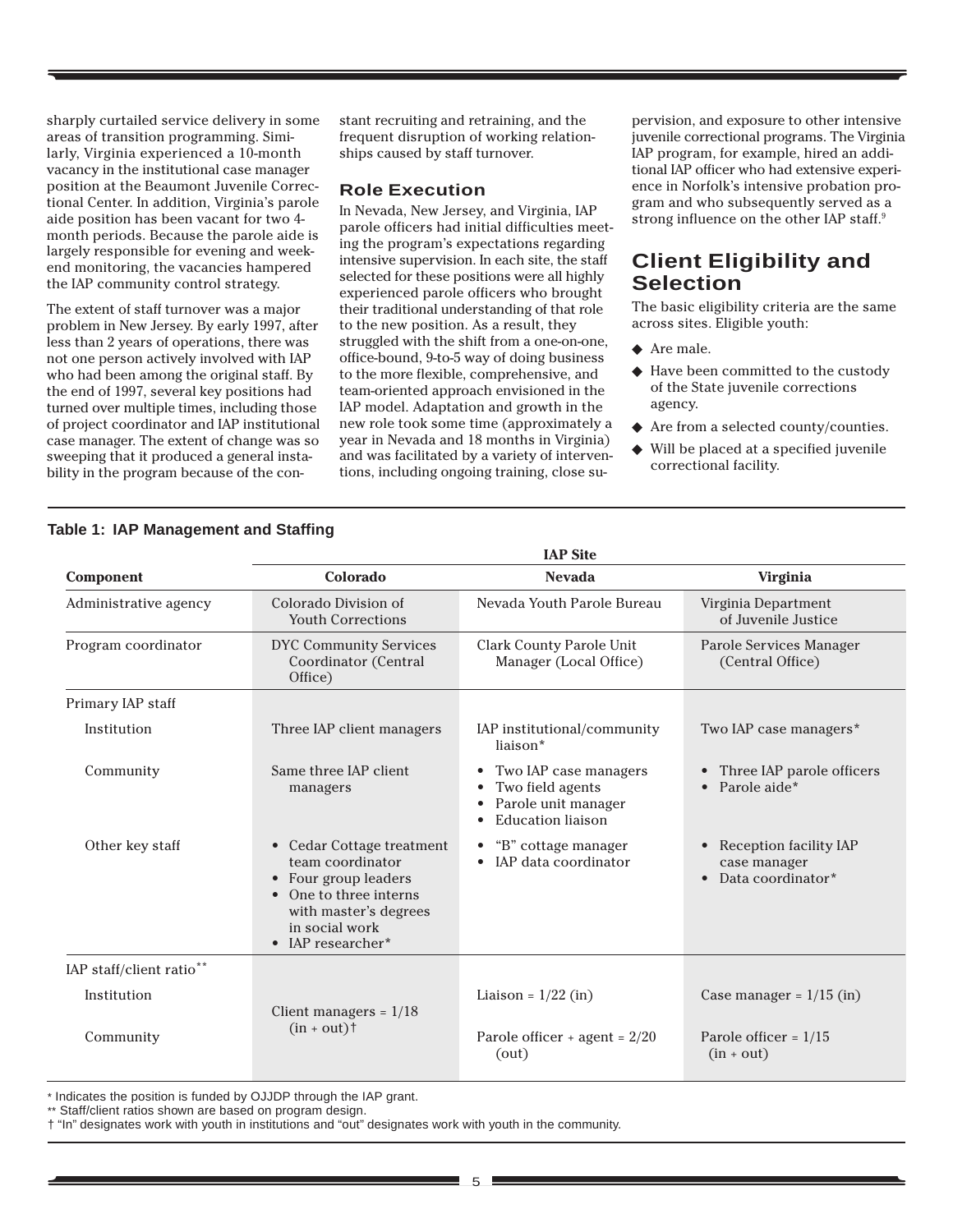#### **The New Jersey Implementation Context**

The most significant contextual issue for understanding the IAP experience in New Jersey is the turbulent organizational environment in which implementation occurred. The unstable environment resulted from two major changes that took place in the organizational structure of juvenile corrections.

When the program was introduced, and during the first 6 to 9 months of planning, youth institutions, community residential centers (group homes that were to be used as step-down facilities for IAP youth), and parole officers were under the jurisdiction of the Department of Corrections (DOC). In the first reorganization (1993), responsibility for the residential centers was transferred to the Department of Human Services/Division of Juvenile Services (DJS). In practical terms, this meant that youth moving through the three stages of the IAP model (institution, transitional facility, parole) would move from DOC jurisdiction to DJS jurisdiction and then back again. As a result, the site was required to obtain the commitment and cooperation of two State agencies with differing responsibilities and priorities during program planning and the initial months of implementation.

◆ Are at high risk of reoffending based on the results of a site-specific risk assessment instrument.10

Each site has a limited set of exclusionary offenses (e.g., sex offenses) or conditions (e.g., severe mental health problems). Those youth who meet all the eligibility criteria are placed in the IAP-eligible pool and assigned randomly by NCCD to either IAP or the control group.

#### **Intake Issues**

The number of youth enrolled in the demonstration project's experimental and control groups is lower than expected. Early planning studies indicated that a minimum of 200 youth (IAP and control group) in each site were expected to be enrolled during the first 2 years of intake. However, after approximately 3 years (November 1998), all the sites except Nevada had fallen far short of this goal: Colorado had randomized 150 youth, Nevada had randomized 212, and Virginia had randomized 121.

Two key factors in the reduction of the IAP-eligible pool were institutional crowd-

The so-called organizational split was one of the major obstacles to early implementation because so much time was spent overcoming turf issues and getting cooperation and coordination between the two departments. After the first year of implementation, however, both DOC and DJS administrators were reporting that IAP had vastly improved communication, coordination, and understanding of mutual responsibilities between the institutions, the transitional centers, and the parole system. Several staff indicated that they felt they were functioning for the first time as "part of a team." Overcoming the split was seen as one of the major accomplishments of the project at that point.

Just as these interagency IAP issues were being resolved, the second major reorganization took place. In December 1995, the DOC's juvenile components (institutions and parole) and DJS residential centers were put under the auspices of a separate, third agency—the newly created Juvenile Justice Commission (JJC). The switch from DOC/DJS administration to JJC administration involved a transition period that lasted more than a year. As a result, very little administrative attention was paid to IAP throughout the second half of 1996 and

ing and the system's efforts to control it. In Colorado, at about the time that IAP was being introduced, the State legislature mandated more extensive use of privately contracted beds for serious offenders in an attempt to reduce crowding and costs. DYC responded by expanding dramatically the number of contracted beds with organizations such as Glen Mills and the High Plains Youth Center. Filling these beds then became a priority, and the unanticipated consequence was a reduction in the number of eligible youth who remained at DYC's Lookout Mountain facility. Approximately one-fourth of all high-risk youth committed to DYC were not eligible for IAP because of placement at private facilities.

A similar situation occurred in New Jersey, where officials aggressively diverted large numbers of committed youth from the IAP "host" institution (New Jersey Training School for Boys) to smaller, less-secure public facilities. There, too, approximately one-fourth of the high-risk youth were made ineligible for IAP because of these diversion practices. The situation in Virinto early 1997. During this time, the project was essentially leaderless, being maintained solely by the efforts of line staff, and did not continue to develop programmatically.

JJC was a large and new bureaucracy with wide-ranging responsibilities that included getting established and organized, overhauling the outmoded and overcrowded New Jersey Training School for Boys (the major secure juvenile correctional facility), and transforming the dysfunctional juvenile parole system. The small IAP project, with no more than 25 to 30 participants at any point, was not a priority. This is not to suggest that JJC ignored the project. Both the agency administrator and the chief of the parole division believed strongly in the concept. And the new IAP coordinator (the assistant parole administrator, who took over IAP in February 1997) made significant efforts to get the by-then derailed IAP back on track. It was, however, a question of focus, energy, and priorities. JJC simply had too much to do and too many larger issues at stake to spend the time required for cultivating a small, federally funded experiment.

ginia was somewhat different. Officials at the local level (Norfolk) introduced a series of programs designed as alternatives to institutionalization approximately 1 year after IAP was implemented. Although no data are available, it is believed that these programs helped reduce the overall level of commitments to the State and lowered the number of youth who might have been eligible for IAP.

The lower-than-expected enrollments have potential implications for the evaluation (e.g., a smaller study population) but also had some programmatic ramifications. For example, IAP and non-IAP youth were mixed in the IAP-designated cottages in Virginia during the first 2 years of operation. This presented difficulties for institutional cottage staff as they tried to implement IAP-specific services for one portion of their unit's population and not the other. In addition, the "low and slow" intake levels meant that the number of youth actually in the aftercare phase remained much lower than anticipated during the first 2 years of implementation.<sup>11</sup>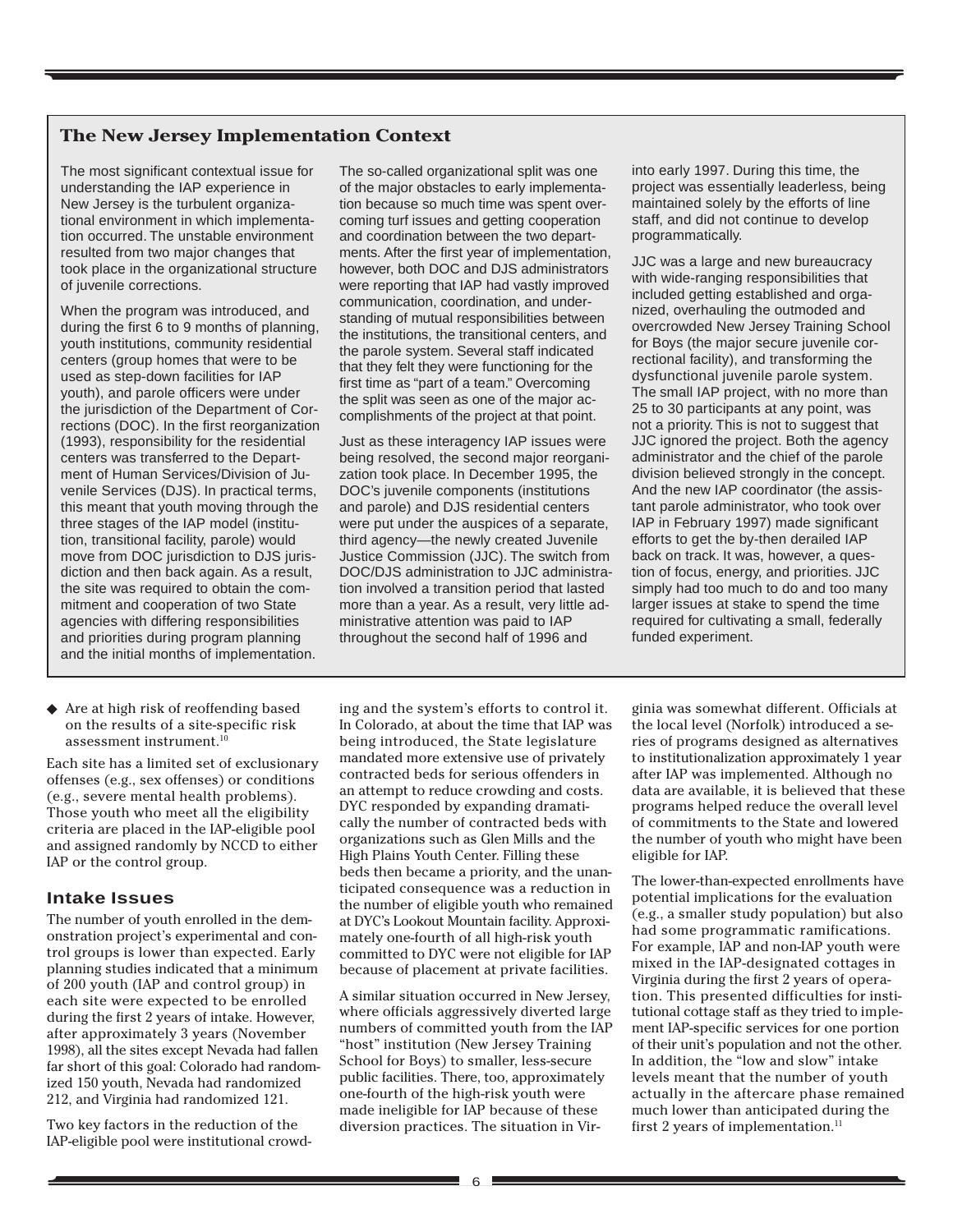Each of the sites took steps to address these intake issues. These included making case-by-case decisions, in a limited manner, to accept risk scores slightly below the cut-off (Nevada, New Jersey, Virginia); lowering the risk scale cutoff points to define more youth as high risk (Nevada, Colorado); prioritizing institutional beds for IAP youth (Colorado); and lowering the age eligibility from 16 to 13 years of age and designating a second institution as an IAP host facility (Virginia). Only the steps taken by Nevada, however, appear to have had a sustained impact on IAP enrollments.

#### **Participant Characteristics**

Data on the characteristics of the IAPeligible population indicate that the sites are in fact serving their intended targeted population of high-risk, high-need offenders.12 Given the aggressive diversion practices at several of the sites, the youth ultimately selected for the project are in many ways the most difficult in the correctional population. One parole officer has commented that "having one IAP kid is like having two of any other parolee."

The age of the IAP-eligible population is quite similar across sites—at least 80 percent of the youth are age 16 or older. The groups are very different, however, with respect to ethnicity. In Colorado, the project population is primarily Hispanic (39 percent) and white (34 percent), Nevada's youth are primarily African American (39 percent) and white (37 percent), and Virginia's youth are predominantly African American (83 percent).

Offense histories differ considerably by site. Colorado youth are significantly more likely to have been committed for a personrelated offense (49 percent) than youth in either Nevada (17 percent) or Virginia (14 percent). At the same time, Colorado youth are less likely to be chronic offenders (three or more prior adjudications) or chronic felony offenders (three or more prior felony adjudications) than is the case in Nevada and Virginia. In Colorado, only 30 percent of the high-risk youth have three or more adjudications (compared with 97 percent of the youth in Nevada and 88 percent of those in Virginia), and only 7 percent have three or more prior felony adjudications (compared with more than half the youth in the other two sites). These data are presented in figures 1 and 2.

As shown in table 2, large proportions of the high-risk youth in each site have personal and family problems that can present significant barriers to successful



**Figure 2: Percentage of Youth With Three or More Prior Adjudications and Youth With Three or More Prior Felony Adjudications, by Site**

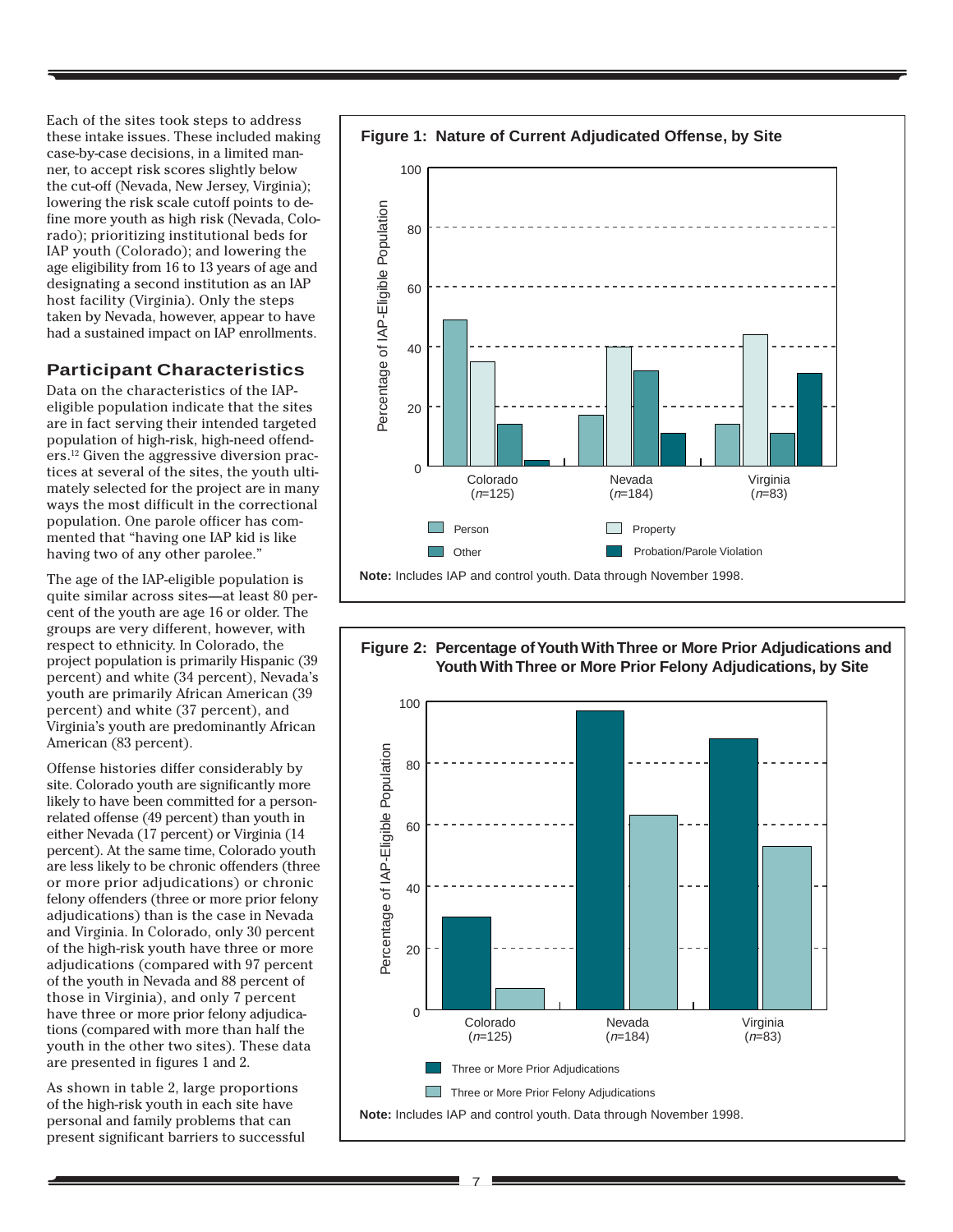#### **Table 2: Youth and Family Problems in IAP and Control Groups**

|                                             |                       | <b>IAP Site</b>            |                      |
|---------------------------------------------|-----------------------|----------------------------|----------------------|
| <b>Problem Area</b>                         | Colorado<br>$(n=125)$ | <b>Nevada</b><br>$(n=184)$ | Virginia<br>$(n=83)$ |
| Not attending school                        | 74%                   | 90%                        | 76%                  |
| Designated in need of special education     | 25                    | 24                         | 28                   |
| Major mental health problem                 | 32                    | 14                         | 26                   |
| Major drug and/or alcohol problem           | 61                    | 46                         | 35                   |
| Victim of child abuse/neglect               | 45                    | 53                         | 29                   |
| Family member with major drug abuse problem | 51                    | 45                         | 63                   |
| Family member incarcerated                  | 84                    | 49                         | 65                   |

reintegration. At least three-fourths of the youth in each site were not attending school at the time of their commitment to the State juvenile corrections agency. Onefourth were identified as being in need of special education. Each site also had substantial numbers of youth with major mental health or substance abuse problems and youth who had been victims of abuse or neglect. Just as problematic is the family environment to which the youth will likely return upon release to aftercare. Approximately half of the youth in each site had a family member with a major substance abuse problem, and an even larger percentage had a family member who had been incarcerated.

# **The Transition Structure and Process**

A central tenet of the IAP model is the need for a well-planned and coordinated process for transitioning youth from the institutional setting to aftercare. This has been largely accomplished in Colorado, Nevada, and Virginia. There is early and frequent planning for aftercare, multiple people are involved in developing the case plan, and several mechanisms are in place for gradually phasing the youth out of the highly structured institutional environment. The key components of the transition process are summarized in table 3. Although the specific components are quite different across sites, the methods each used to structure the transition constitute a primary strength of implementation.<sup>13</sup>

## **Parole Planning**

In each site, institutional and aftercare staff begin thinking about and planning for parole shortly after a youth's commitment. Initial plans usually are developed within 30 days of commitment, at the same time that the institutional case plan

is developed. Parole plans are then finalized approximately 1 to 2 months prior to release. In Colorado and Virginia, case plans incorporate the multiple perspectives of institutional staff, parole staff, and representatives of community agencies. Although all the sites attempt to involve parents in case planning, their degree of success has differed. Parental involvement in Colorado has been fairly routine, perhaps because of the proximity of the institution to the Denver area—a 30-minute drive away. It has been more sporadic in Nevada and Virginia, however, where the institutions are located several hours away from the target communities.

An important outcome of this early aftercare planning is that parole officers can put needed services in place prior to the youth's actual release. In all three sites, critical services typically begin within the first week (if not the first day) after release. This practice stands in sharp contrast to the traditional parole situation in which arrangements for services often do not begin until the youth is released, thereby creating considerable delays before services are actually delivered.

#### **Parole Officer Contact During the Institutional Phase**

One of the transitioning mechanisms common to all sites is the ongoing involvement of the case manager/parole officer with IAP participants while they are institutionalized. Case managers are required to visit the institution at least monthly to begin building relationships with the youth, monitor progress with the case plan, and review the parole plan. Evaluation data show that in Colorado, IAP youth are seen by the case manager approximately 2.5 times per month during the institutional phase; in Nevada,

they are seen by the parole officer about once every other month; and in Virginia, they are seen about 1.5 times per month. In each case, this contact during the institutional phase is twice as frequent as among control group youth.

#### **Site-Specific Transition Practices**

**Colorado.** In Colorado, one of the key transition processes is continuity in service delivery. During the institutional phase, community-based providers begin weekly services (including multifamily counseling and life skills services) that continue during aftercare. The extent of Colorado's provider involvement across the institutional/aftercare boundary is unique and clearly represents Altschuler and Armstrong's notion of "backing up" community-based services into the institution to maximize the transition process.

Sixty days prior to release, IAP youth begin a series of step-down measures, including supervised trips to the community and, 30 days before release, overnight or weekend home passes. Upon release to parole, most program youth go through several months of day treatment programming that, in addition to services, provides a high level of structure during the day. Trackers provide evening and weekend monitoring during this period of reentry. As a youth's progress warrants, the frequency of supervision contacts decreases. The planned frequency of contact is once per week during the first few months of supervision, with gradual reductions to once per month in later stages of supervision.

**Nevada.** Like Colorado, Nevada's transition has programmatic and structural dimensions. Once the parole plan is finalized, all IAP youth begin a 30-day prerelease phase during which IAP staff provide a series of services that continue through the early months of parole. These consist primarily of two structured curriculums on life skills (Jettstream) and substance abuse (Rational Recovery).<sup>14</sup> In addition, a money management program (The Money Program) is initiated. Youth are provided with mock checking accounts from which "bills" must be paid for rent, food, insurance, and other necessities. Youth also can use their accounts to purchase recreation and other privileges, but each youth must have a balance of at least \$50 at the end of the 30 days to purchase his bus ticket home.

The initial 30 days of release are considered an institutional furlough (i.e., youth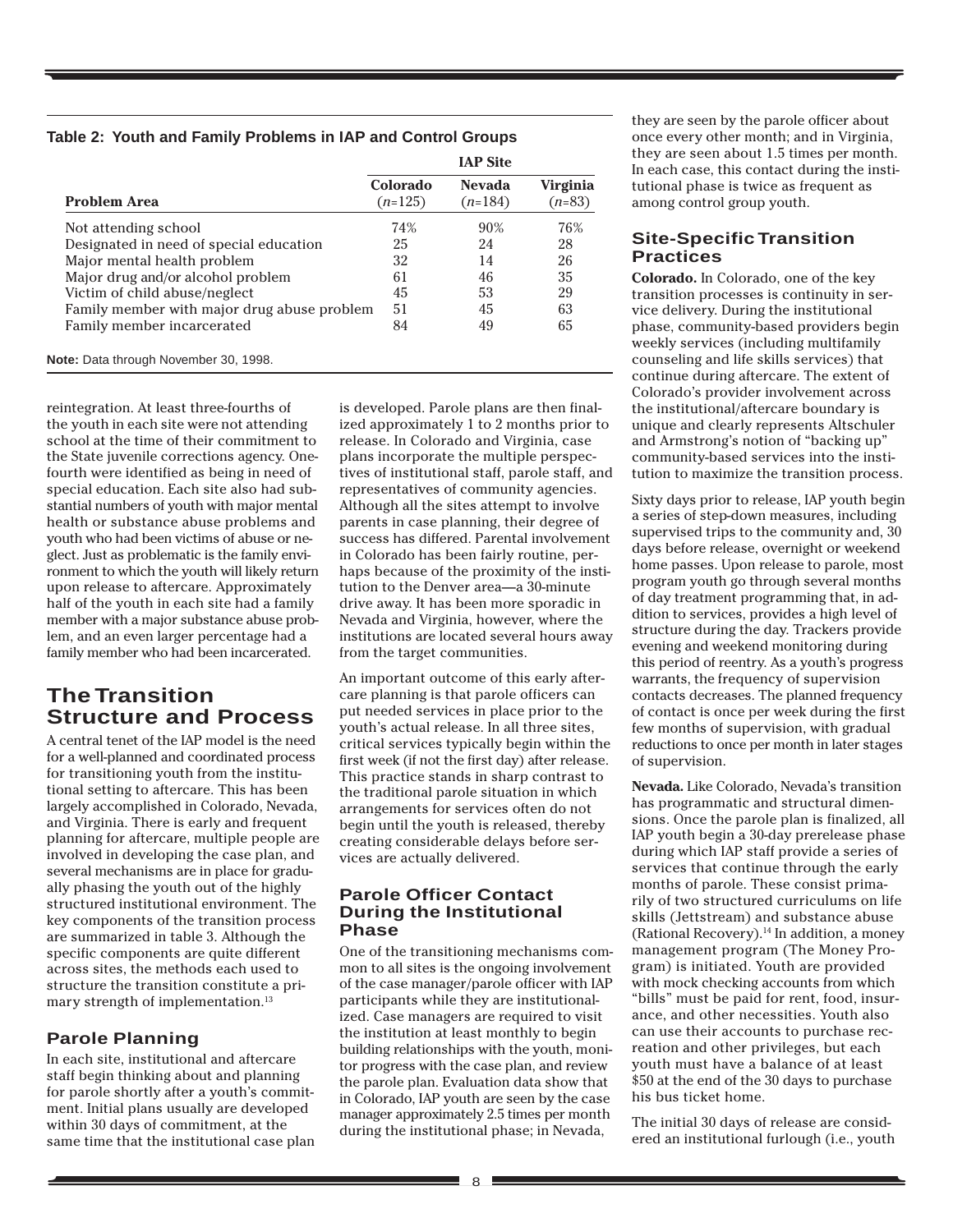are still on the institutional rolls) that involves intensive supervision and service, any time during which the youth may be returned to Caliente Youth Center for significant program infractions. To ensure that community staff have the capability of returning youth to Caliente, two beds are kept open and in reserve. During furlough, youth are involved in day programming and

are subject to frequent drug testing and evening and weekend surveillance. Upon successful completion of the furlough, the IAP transition continues through the use of phased levels of supervision. During the first 3 months, three contacts per week with the case manager or field agent are required. This level of supervision is reduced to two contacts per week for the

next 2 months, and then to once per week during the last month of parole.

**Virginia.** Virginia's transition differs from the other two sites in that its central feature is the use of group home placements as a bridge between the institution and the community. Immediately after release from the institution, youth enter one of two

#### **Table 3: Transition Components of IAP Programming**

|                                                                    |                                                                                                                                                                            | <b>IAP Site</b>                                                                                                                                                                         |                                                                                                                                                                                          |
|--------------------------------------------------------------------|----------------------------------------------------------------------------------------------------------------------------------------------------------------------------|-----------------------------------------------------------------------------------------------------------------------------------------------------------------------------------------|------------------------------------------------------------------------------------------------------------------------------------------------------------------------------------------|
| <b>Transition Component</b>                                        | Colorado                                                                                                                                                                   | <b>Nevada</b>                                                                                                                                                                           | Virginia                                                                                                                                                                                 |
| Early parole planning                                              | Initial plan complete at<br>30 days after institutional<br>placement; final plan<br>complete at 60 days<br>prior to release.                                               | Initial plan complete at 30 days<br>after institutional placement;<br>final plan complete 30 days<br>prior to furlough.                                                                 | Initial plan complete 30<br>days after institutional<br>placement; final plan<br>complete 30 days prior<br>to release.                                                                   |
| Multiple perspectives<br>incorporated in plan                      | Case manager, institutional<br>staff, youth, parents, and<br>community providers all<br>routinely involved.                                                                | Parole officer, institutional<br>community liaison,<br>institutional staff, and<br>youth; parent participation<br>limited.                                                              | Parole officer, institutional<br>case manager, youth,<br>interagency "Commu-<br>nity Assessment Team,"<br>and parent.                                                                    |
| Parole officer visits<br>to institution                            | One to two times per week;<br>routine.                                                                                                                                     | Once per month; routine<br>since spring 1997.                                                                                                                                           | One to two times per<br>month; routine.                                                                                                                                                  |
| Treatment begun in<br>institution and<br>continued in<br>community | Via community providers.<br>Includes multifamily<br>counseling, life skills<br>training, individual<br>counseling, and voca-<br>tional skills training;<br>done routinely. | Via an institutional-community<br>liaison and parole officers.<br>Includes life skills and drug/<br>alcohol curriculums; done<br>routinely until liaison<br>vacancy.                    | Via one provider at Hanover<br>only. Drug/alcohol<br>treatment; sporadic use.<br>State policy discourages<br>contract services by<br>community providers for<br>institutionalized youth. |
| Youth prerelease visits<br>to community                            | Supervised day trips to<br>community programs,<br>beginning 60 days<br>prior to release.                                                                                   | Not allowed.                                                                                                                                                                            | Not allowed.                                                                                                                                                                             |
| Preparole furlough                                                 | Overnight/weekend home<br>passes, beginning 30 days<br>prior to release.                                                                                                   | Thirty-day conditional release<br>to community, prior to<br>official parole.                                                                                                            | Not allowed.                                                                                                                                                                             |
| <b>Transitional residence</b>                                      | Not part of the design, but<br>occurs for some youth.                                                                                                                      | Not part of the design.                                                                                                                                                                 | Two group homes in<br>Norfolk; 30- to 60-day<br>length of stay; used<br>for most youth.                                                                                                  |
| Transitional day<br>programming                                    | Two day-treatment<br>programs in Denver;<br>used for almost all youth<br>during the first few<br>months after release.                                                     | One day-supervision/<br>treatment program; used<br>for most youth.                                                                                                                      | Day treatment used for<br>youth who do not go<br>to group homes.                                                                                                                         |
| Phased supervision<br>levels on parole                             | Informal system: contact<br>once per week during<br>the first few months,<br>down to once per<br>month later.                                                              | Four-phase system: contact<br>four times per week during<br>furlough; three times per<br>week next 90 days; two<br>times per week next<br>60-90 days; once per<br>week next 30-60 days. | Four-phase system: group<br>home; contact five to<br>seven times per week<br>next 60 days; three to<br>five times per week next<br>60 days; three times per<br>week last 30 days.        |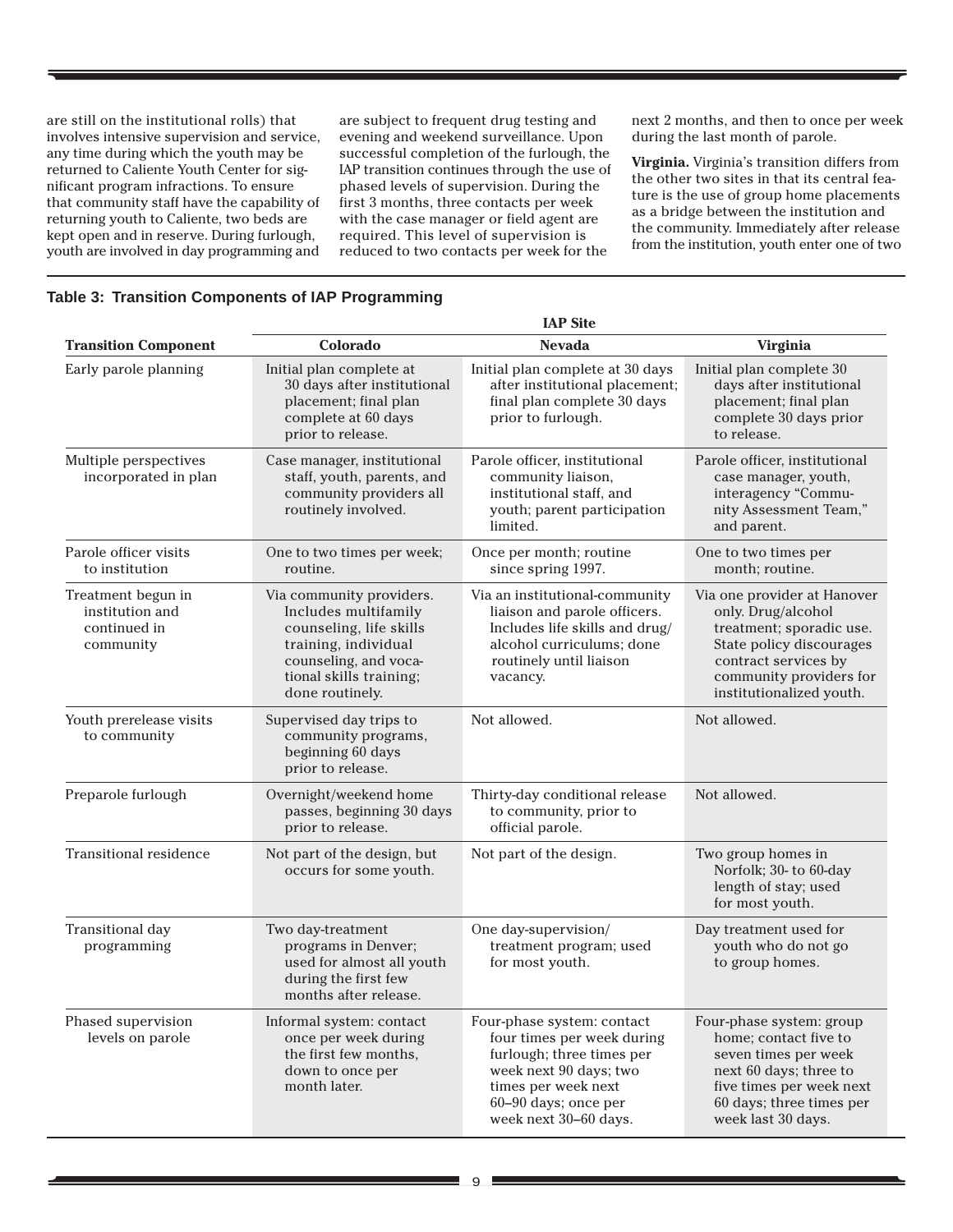group homes for a 30- to 60-day period. The programs and services in which they will be involved in the community are initiated shortly after placement in the group home. As in Nevada, Virginia uses a formal step-down system to gradually ease the intensity of parole supervision. In the 2 months following the youth's release from the group home, staff are required to contact him five to seven times per week. This is reduced to three to five times per week during the next 2 months and again to three times per week during the final 30 days.

Virginia has had limited success in initiating services in the institutional phase that are then continued during aftercare. IAP staff developed a comprehensive life skills curriculum designed for this purpose, but it has not been consistently delivered in both settings. Because State officials frown on contracting for services with community providers for institutionalized youth, this avenue for transition-oriented, continuous service delivery largely has been blocked.

# **The IAP Mix of Supervision and Services**

The IAP model stresses the need to create a wide-ranging and balanced mix of interventions designed to control offender risk and to address offender needs. Colorado, Nevada, and Virginia have all responded by (1) providing enhanced, IAP-specific programming during both the institutional and aftercare phases and (2) creating a blend of control and treatment strategies during aftercare.

#### **Institutional Services**

In Colorado and Nevada, the basic intervention for IAP and all other youth is based on normative culture models that seek to help youth develop prosocial values. The intervention involves creating a positive peer culture in the cottage, having daily group counseling sessions, and using peer pressure to induce behavioral change. In Virginia, the basic intervention in all Department of Juvenile Justice facilities since early 1997 has been the militaristic-style LEADER program. Using uniforms, a platoon organization, military drills, and highly structured days, the program represents an attempt to develop a new institutional culture based on structure, discipline, and group cohesion.

Within this larger context, the programs in each site have developed specialized services for IAP. First, all the sites house IAP

youth in the same living unit, although they have usually been mixed in with non-IAP youth. Second, because of the reduced caseloads, IAP youth have much more frequent face-to-face contact with their institutional case managers for purposes of case planning and counseling than does the control group.15 Third, each site has developed programming specifically targeted to its IAP population. For example:

- ◆ All three sites include a formal system of rewards and sanctions (see page 13).
- ◆ Colorado provides a vocational skills workshop and additional individual counseling (run by community providers), parent orientation and experiential learning activities (jointly run by cottage staff and the providers), and anger management and survival skills groups. Further, family members of IAP youth are involved in multifamily counseling groups operated by the providers at the institution.
- ◆ In Nevada, IAP youth receive the prerelease services discussed previously. These include participation in Jettstream, Rational Recovery, and The Money Program.
- ◆ In Virginia, IAP youth are involved in a life skills group, receive specialized vocational assessment, and receive additional individual counseling by their case managers. Parents of IAP youth are involved in provider-run groups and other services in the community while their sons are incarcerated.

In addition to these specialized services, IAP youth in each site are provided a wide array of more traditional services (e.g., education, substance abuse treatment) while institutionalized.

However, as shown in table 4 (see page 11), IAP youth are not necessarily more likely to be involved in these traditional service areas than non-IAP youth. For example, in Colorado and Virginia, there are no differences in the proportion of IAP and control youth who have been involved in education, vocational training, counseling, substance abuse interventions, or life skills training. In Nevada, however, IAP youth are more likely to be involved in vocational training, substance abuse interventions, and life skills programming.

There is a similar pattern with respect to the intensity of services (i.e., mean hours or days per service month) provided to IAP youth. In Colorado, IAP and control youth receive generally very similar levels of service in each of the basic intervention areas,

although control cases receive slightly more intensive services in vocational training and counseling. In Virginia, IAP and control youth receive similar doses of services in all areas except vocational training (where the IAP group receives less intensive services). In Nevada, however, there are two service domains (counseling and life skills) in which IAP youth receive far more intensive services than control youth.

These data suggest a lack of differentiation between IAP and control youth in service delivery during the institutional phase, especially in Colorado and Virginia. This is due in part to Colorado's efforts in recent years to provide enhanced services for all institutionalized youth and to the extended vacancy in the IAP case manager's position at the Beaumont facility in Virginia.

It is important to remember, however, that what is being measured here is the extent of youth involvement in traditional intervention areas. As shown elsewhere, there are important differences in IAP institutional service delivery in connection with case management (e.g., early release planning, institutional visits by the parole officers), the nature of service delivery (e.g., the involvement of community providers in Colorado), the emphasis on transition, and the provision of unique programming such as the systems for rewards and sanctions.

#### **Aftercare Supervision**

In each site, multiple mechanisms are used to provide intensive supervision. All the sites provide a highly structured setting for the early months of aftercare. Colorado uses day treatment programming, Nevada employs administratively revocable furlough coupled with day programming, and Virginia requires a 1- to 2-month stay in a group home. The sites also require frequent contact between the youth and the supervision team. In the first few months of parole, the expected frequency of contact ranges from once per week in Colorado to three times per week in Nevada to five times per week in Virginia.

Each site has made provisions for extended coverage (i.e., supervision that occurs during evening hours and on weekends). Other monitoring or surveillanceoriented activities include curfews and random urinalysis (all sites), house arrest and electronic monitoring (as needed in Nevada and Virginia), and random paging and monthly court reviews (Virginia). Finally, IAP parole staff in each site spend a significant portion of their time interacting with youth and families at community programs,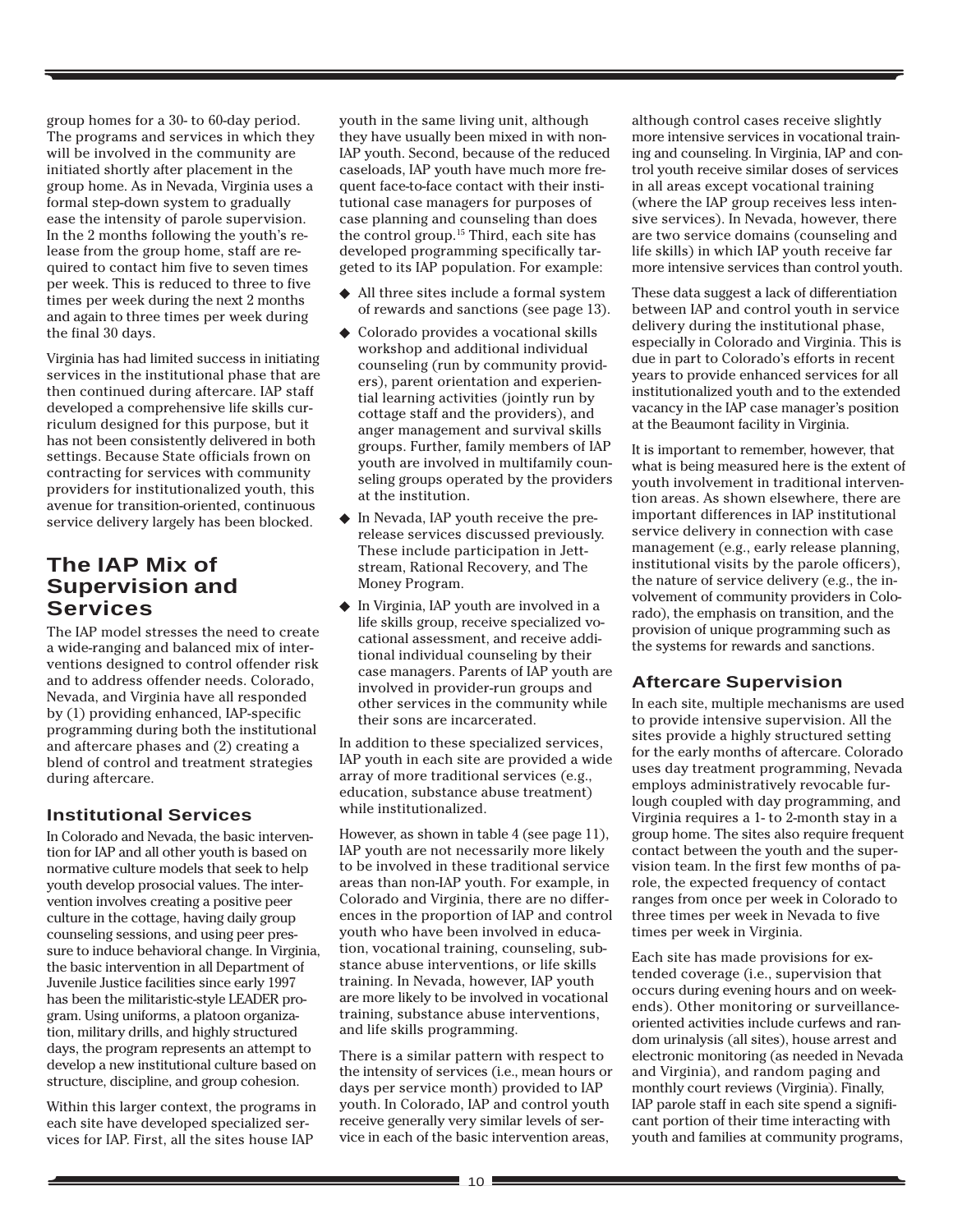|                          | Colorado               |                                                                |                                            |                     |  |  |  |
|--------------------------|------------------------|----------------------------------------------------------------|--------------------------------------------|---------------------|--|--|--|
|                          |                        | <b>Percentage of Youth Who</b><br><b>Ever Received Service</b> | <b>Mean Hours/Days</b><br><b>Per Month</b> |                     |  |  |  |
| <b>Service Type</b>      | <b>IAP</b><br>$(n=80)$ | Control<br>$(n=67)$                                            | <b>IAP</b><br>$(n=80)$                     | Control<br>$(n=67)$ |  |  |  |
| Educational              | 100%                   | 99%                                                            | $17.3$ days                                | $15.8$ days         |  |  |  |
| Vocational training      | 53                     | 49                                                             | 13.8 hours                                 | 17.2 hours          |  |  |  |
| Mental health/counseling | 100                    | 99                                                             | 12.2 hours                                 | $15.0$ hours        |  |  |  |
| Drug/alcohol treatment   | 55                     | 54                                                             | 5.6 hours                                  | 4.5 hours           |  |  |  |
| Life skills training     | 31                     | 43                                                             | 4.5 hours                                  | 5.2 hours           |  |  |  |

| Table 4: Prevalence and Intensity of Service Delivery, Institutional Phase |  |  |  |
|----------------------------------------------------------------------------|--|--|--|
|                                                                            |  |  |  |

|                          | <b>Nevada</b>          |                                                                |                                            |                     |  |  |  |
|--------------------------|------------------------|----------------------------------------------------------------|--------------------------------------------|---------------------|--|--|--|
|                          |                        | <b>Percentage of Youth Who</b><br><b>Ever Received Service</b> | <b>Mean Hours/Days</b><br><b>Per Month</b> |                     |  |  |  |
| <b>Service Type</b>      | <b>IAP</b><br>$(n=95)$ | Control<br>$(n=99)$                                            | <b>JAP</b><br>$(n=95)$                     | Control<br>$(n=99)$ |  |  |  |
| Educational              | 97%                    | 99%                                                            | $15.9$ days                                | $13.9$ days         |  |  |  |
| Vocational training      | 77                     | 59                                                             | 14.7 hours                                 | 13.8 hours          |  |  |  |
| Mental health/counseling | 97                     | 97                                                             | $21.5$ hours                               | 9.1 hours           |  |  |  |
| Drug/alcohol treatment   | 95                     | 82                                                             | 4.4 hours                                  | 6.0 hours           |  |  |  |
| Life skills training     | 96                     | 36                                                             | 33.5 hours                                 | 7.1 hours           |  |  |  |

|                          | Virginia               |                                                                |                                            |                     |  |  |  |
|--------------------------|------------------------|----------------------------------------------------------------|--------------------------------------------|---------------------|--|--|--|
|                          |                        | <b>Percentage of Youth Who</b><br><b>Ever Received Service</b> | <b>Mean Hours/Days</b><br><b>Per Month</b> |                     |  |  |  |
| <b>Service Type</b>      | <b>IAP</b><br>$(n=70)$ | Control<br>$(n=35)$                                            | <b>IAP</b><br>$(n=70)$                     | Control<br>$(n=35)$ |  |  |  |
| Educational              | 99%                    | 91%                                                            | $18.0$ days                                | $18.9$ days         |  |  |  |
| Vocational training      | 54                     | 57                                                             | $11.0$ hours                               | 21.2 hours          |  |  |  |
| Mental health/counseling | 99                     | 97                                                             | 3.9 hours                                  | 2.7 hours           |  |  |  |
| Drug/alcohol treatment   | 70                     | 71                                                             | 2.3 hours                                  | 2.0 hours           |  |  |  |
| Life skills training     | 84                     | 83                                                             | 1.7 hours                                  | 1.6 hours           |  |  |  |

**Note:** Intensity-of-services data are based on case months in which the service was received.

offenders' homes, and "in the street" instead of working solely out of the office. Although the number of aftercare youth for whom data are available is somewhat limited, it appears that the intensity of supervision for IAP youth is greater than that found for controls in all three sites. For example:

- ◆ In Nevada and Virginia, IAP youth have substantially more face-to-face contacts with their parole officers each month than do control youth. IAP youth in Colorado and Virginia also have telephone contacts with their parole officers at a rate that is more than twice that of control youth (see table 5 and figure 3, page 12).
- In Virginia, the parents of IAP youth have far more face-to-face contact with

parole officers than do control group parents.

 $\blacklozenge$  In all sites, IAP youth are significantly more likely than control youth to be subject to some form of evening and weekend supervision or surveillance (see figure 4, page 13).

The data on the frequency of contact between parole officers and youth may raise the question of just how intensive the IAP supervision is. Seeing a youth two or three times per month (in Colorado) or even five times per month (in Nevada) may not seem to enhance dramatically the levels of supervision. However, these data need to be viewed in the larger context of how "intensive supervision" is defined in the sites. The IAP programs do not rely solely on the

contact between assigned parole officers and youth to achieve intensive supervision. Instead, the sites use a team supervision approach that involves several different parties, including the parole officer, surveillance or tracking staff, treatment providers, and others. In Colorado, for example, substantial responsibility for social control is assumed by the two day-treatment providers during the early phases of parole. Instead of relying on multiple contacts per week with the case manager, Colorado uses highly-structured, 7-hour-per-day program involvement as a key mechanism for close supervision. There, as in the other sites, it is this type of service involvement, along with surveillance activities and the frequency of contact, that helps create intensive levels of supervision.

**Services while on aftercare.** The IAP model and the three demonstration programs emphasize the need to create links with a wide range of service providers to meet the multiple and varied needs of the target population. Colorado and Virginia have been quite successful in meeting this objective, while Nevada has encountered some obstacles.

Colorado has developed a full-fledged public-private partnership by creating its multiagency service provider network. IAP managers and staff view the provider network as the core element of the project. It involves approximately 25 different agencies and includes both residential and nonresidential programs that provide a full range of services. In practice, two of the agencies (the day treatment providers) are used routinely for almost all paroled youth, and the others are accessed according to a youth's needs. Funding for these services is provided through a combination of DYC contractual dollars, IAP funding, and an additional pool of State subsidy money that provides flexible funds for specialized aftercare services.

Virginia has been successful in maximizing the number and type of community resources that can be made available to IAP youth. It has done so by creating and sustaining relationships with key organizations in the community, accessing several different funding sources, and accessing resources that previously may not have served the juvenile parole population. The IAP site routinely uses approximately 15 different public and private communitybased organizations for service delivery, although they are not organized into a formal provider network as in Colorado. The services include alternative education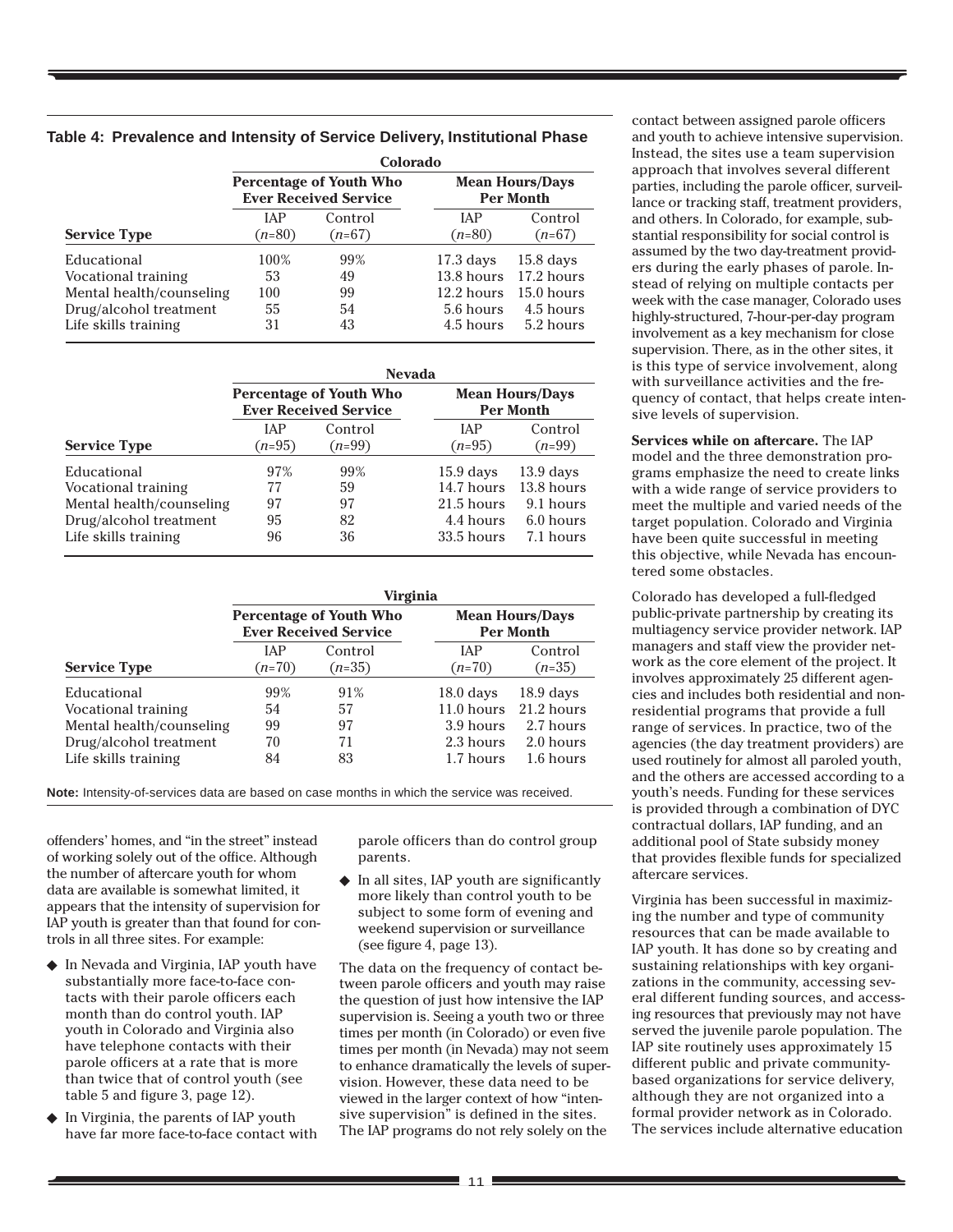|                              | <b>IAP Site</b>        |                     |                        |                     |                        |                     |
|------------------------------|------------------------|---------------------|------------------------|---------------------|------------------------|---------------------|
|                              |                        | Colorado            |                        | <b>Nevada</b>       | <b>Virginia</b>        |                     |
| <b>Service Type</b>          | <b>IAP</b><br>$(n=58)$ | Control<br>$(n=48)$ | <b>IAP</b><br>$(n=81)$ | Control<br>$(n=96)$ | <b>IAP</b><br>$(n=56)$ | Control<br>$(n=34)$ |
| Face-to-Face                 |                        |                     |                        |                     |                        |                     |
| Parole officer<br>and youth  | 2.5                    | 1.5                 | 5.0                    | 2.0                 | 11.4                   | 2.3                 |
| Parole officer<br>and parent | 1.4                    | 0.7                 | 1.8                    | 1.0                 | 4.8                    | 1.5                 |
| Phone                        |                        |                     |                        |                     |                        |                     |
| Parole officer<br>and youth  | 3.2                    | 1.5                 | 2.4                    | 1.8                 | 5.3                    | 1.4                 |
| Parole officer<br>and parent | 2.0                    | 1.1                 | 2.2                    | 1.3                 | 3.2                    | 1.2                 |

#### **Table 5: Number of Contacts per Month Between Parole Officer and Youth and Parents During Aftercare**



programs, a specialized public school reentry class, three vocational training programs, mental health and family preservation services, and substance abuse treatment and relapse prevention programs. Access to services is enhanced through the availability of flexible funds,

including IAP grant money and a \$2 million State subsidy for community-based services. In addition to these brokered services, parole staff provide a series of direct services including life skills and substance abuse counseling and youth and parent groups.

Nevada's IAP has struggled to create community links and generally has had less access to community agencies than is the case in Colorado or Virginia. Historically, the Nevada Youth Parole Bureau has had little experience with service brokerage. Consequently, for approximately the first 2 years of the project, IAP staff directly delivered most of the services. In summer 1998, however, Nevada began to move away from the direct service model. A day treatment provider assumed the primary responsibility for the core services received by all youth (e.g., life skills training, tutoring, anger management, continuation of the Jettstream and Rational Recovery classes). Other services are available to IAP youth, but these are limited to programs that have had long-standing contracts for services to all parolees, are operated by other governmental agencies, or require fees for service.16 In an attempt to provide a broader range of services, in addition to more individualized and readily accessible services, Nevada identified five potential contractors in mid-1996 who could provide various levels of treatment for mental health, substance abuse, and other problems. Until only recently, however, a series of bureaucratic obstacles and delays at the State level prevented the finalization of these IAP-specific contracts.

**Service involvement.** Regardless of the variations in service delivery models, large percentages of IAP youth in each site receive services in several different areas, and IAP clients, especially in Nevada and Virginia, are consistently more likely to receive services than their control counterparts. Data relative to the prevalence and intensity of aftercare services delivered to youth are presented in table 6 (see page 14). These data need to be treated with caution because of the low number of control clients with reports on service delivery in Colorado and Virginia.

In Colorado, a large percentage of IAP youth are involved in each of the service areas. These youth are more likely than controls to partake in employment, vocational training, and substance abuse services. The extent of IAP youth's service involvement in Nevada and Virginia is striking. In both sites, approximately two-thirds or more of the IAP youth are involved in the various services. IAP clients also are far more likely to be involved in each service area (with the sole exception of employment) than are the control clients.

Although large numbers of IAP youth are provided services, the data indicate that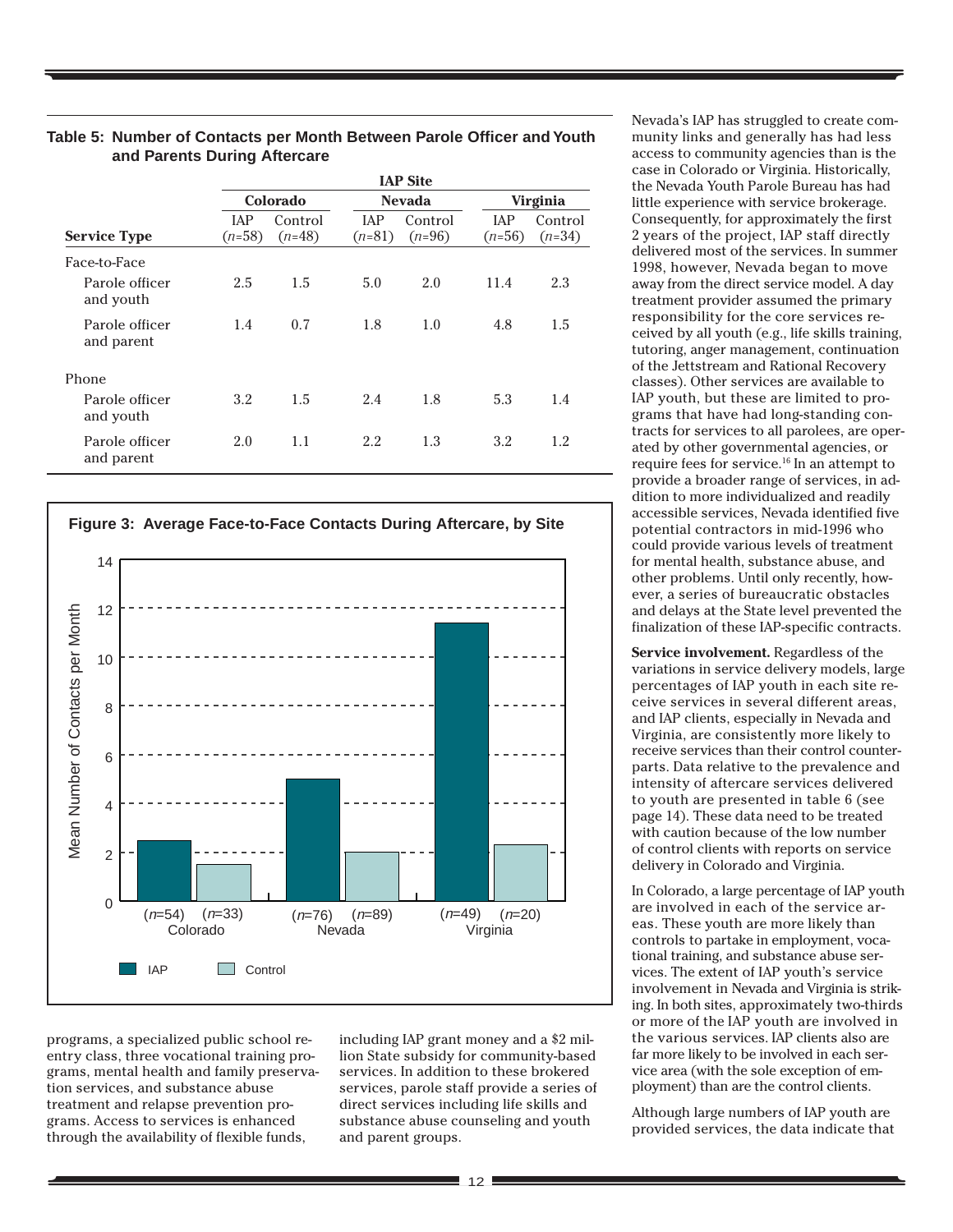

**Note:** Includes evening/weekend extended coverage, pagers, electronic monitoring, and other

they do not necessarily receive more intensive services than control youth. In fact, the results are quite mixed. In each site, there are several service areas in which the intensity of services is comparable for both groups, other areas in which IAP youth receive more intensive services, and still other areas in which controls receive more intensive services.

It is possible that the supervision practices described previously and the service delivery patterns shown here could change over time or with larger samples. However, based on the current aftercare data, it appears that the sites have been quite successful in accomplishing what is suggested by the IAP model: because IAP clients are high-risk, high-need youth, they need to be handled with both extensive control and extensive involvement in services.

# **Rewards and Sanctions**

Each site has developed IAP-specific, graduated reward and sanction programs for use in the institutional and aftercare

phases. Working with these programs, IAP staff are able to consistently reinforce positive accomplishments and consistently respond to negative behavior in a way that is proportionate to the violation. The formality of the systems and how they have been implemented differ not only by site, but by phase (i.e., institutional versus aftercare) within sites.

#### **Institutional Rewards and Sanctions**

In Colorado and Nevada's institutional phase, staff have developed incentive programs as enhancements to the routine institutional reward/sanctioning systems. Colorado's "Bonus Bucks" program allows IAP youth to earn privileges (e.g., family visits, extra phone calls) and tangible items (e.g., favorite food) for significant accomplishments such as attaining a treatment goal. The program is popular with both youth and staff, who report that it cut behavioral incidents by two-thirds after implementation. In Nevada, staff in the IAP cottage have developed running, weight lifting, and reading programs, all of which provide

incentives (e.g., favorite food, late nights, movies) for reaching predetermined milestones. In Virginia, institutional case managers in the different facilities use an informal system of rewards and sanctions, but there are differences in the scope of application and the consistency with which they are applied. At Beaumont (the institution with the majority of IAP youth), the system historically has not been used as routinely or aggressively as at the Hanover Juvenile Correctional Facility. At Hanover, rewards and sanctions are applied on a weekly basis to respond to a youth's behavior and in special situations, such as completion of a treatment program or a major rules violation. The Hanover case manager uses a wide range of motivators including additional phone calls home, access to fast foods or computer games, and permission to wear "wave caps" or "doo rags." Program infractions or lack of progress in treatment typically results in delayed or denied privileges. Major violations of institutional rules result in institution-imposed sanctions and learning assignments that require the youth to reflect on and write about the precursors and consequences of his behavior.

#### **Community Rewards and Sanctions**

The rewards/sanctions systems used in the community are similar in principle to those used in the institutions. The community setting, however, generally offers a wider array of potential rewards (e.g., movie tickets, passes to sporting events or concerts, dinners out, recreation center memberships, gift certificates) and sanctions (e.g., more restrictive curfews, community service, house arrest, increased surveillance, court reviews, revocation). Because all three sites use some type of phase system for aftercare supervision, movement to a more restrictive phase in response to violations, or to a less restrictive phase in response to sustained progress, is a common tactic. In each of the sites, it also is possible to place a youth in detention for a brief period in cases of significant noncompliance.

The structure of the sites' rewards/sanctions systems differs. Colorado's tends to be fairly unstructured, allowing case mangers to choose from a whole menu of rewards and sanctions and apply them as they think best fits the individual and his circumstances. Both Nevada and Virginia, however, have developed rather elaborate systems that involve classifying various behaviors or infractions into multiple tiers and specifying the types of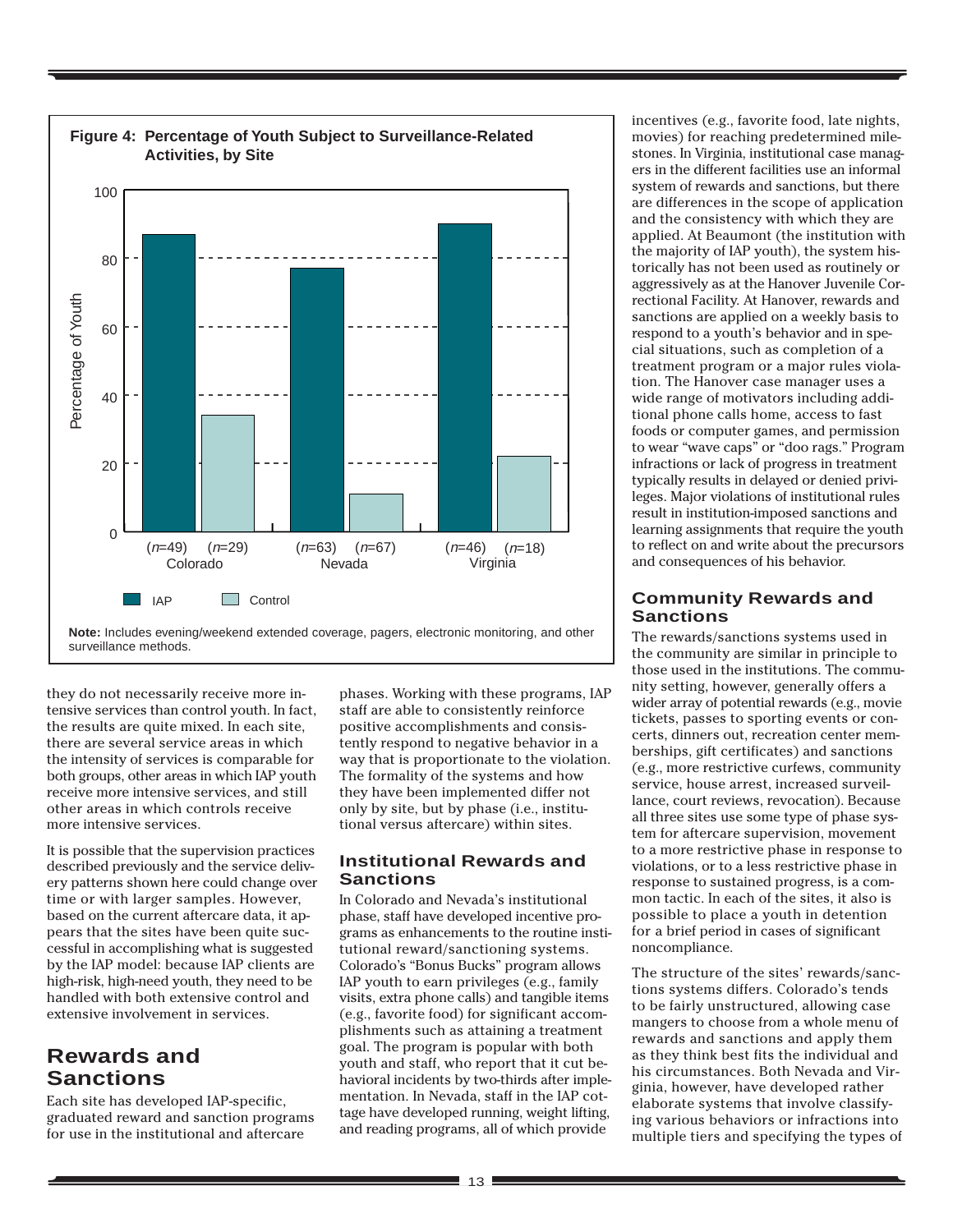|  | Table 6: Prevalence and Intensity of Service Delivery, Aftercare Phase |  |  |  |  |  |  |
|--|------------------------------------------------------------------------|--|--|--|--|--|--|
|--|------------------------------------------------------------------------|--|--|--|--|--|--|

|                          | Colorado               |                                                                |                                            |                     |  |  |  |
|--------------------------|------------------------|----------------------------------------------------------------|--------------------------------------------|---------------------|--|--|--|
|                          |                        | <b>Percentage of Youth Who</b><br><b>Ever Received Service</b> | <b>Mean Hours/Days</b><br><b>Per Month</b> |                     |  |  |  |
| <b>Service Type</b>      | <b>IAP</b><br>$(n=54)$ | Control<br>$(n=35)$                                            | <b>IAP</b><br>$(n=54)$                     | Control<br>$(n=35)$ |  |  |  |
| Educational              | 52%                    | 51%                                                            | $12.0$ days                                | $15.9$ days         |  |  |  |
| Employment               | 59                     | 40                                                             | $14.8$ days                                | $16.8$ days         |  |  |  |
| Vocational training      | 48                     | 25                                                             | 8.7 hours                                  | 4.0 hours           |  |  |  |
| Mental health/counseling | 78                     | 69                                                             | 8.7 hours                                  | 12.7 hours          |  |  |  |
| Drug/alcohol treatment   | 63                     | 37                                                             | 4.4 hours                                  | 4.3 hours           |  |  |  |
| Life skills training     | 48                     | 46                                                             | 8.7 hours                                  | 7.7 hours           |  |  |  |

|                          | <b>Nevada</b> |                                                                |                                            |             |  |  |  |  |
|--------------------------|---------------|----------------------------------------------------------------|--------------------------------------------|-------------|--|--|--|--|
|                          |               | <b>Percentage of Youth Who</b><br><b>Ever Received Service</b> | <b>Mean Hours/Days</b><br><b>Per Month</b> |             |  |  |  |  |
|                          | <b>IAP</b>    | Control                                                        | <b>IAP</b>                                 | Control     |  |  |  |  |
| <b>Service Type</b>      | $(n=71)$      | $(n=84)$                                                       | $(n=71)$                                   | $(n=84)$    |  |  |  |  |
| Educational              | 83%           | 55%                                                            | 7.4 days                                   | $13.1$ days |  |  |  |  |
| Employment               | 49            | 54                                                             | $14.0$ days                                | $14.5$ days |  |  |  |  |
| Vocational training      | 63            | 27                                                             | 4.1 hours                                  | 5.1 hours   |  |  |  |  |
| Mental health/counseling | 66            | 19                                                             | 5.8 hours                                  | 6.9 hours   |  |  |  |  |
| Drug/alcohol treatment   | 76            | 18                                                             | 3.3 hours                                  | 6.4 hours   |  |  |  |  |
| Life skills training     | 77            | 5                                                              | $3.5$ hours                                | 27.8 hours  |  |  |  |  |

|                          | <b>Virginia</b> |                                                                |                                            |             |  |  |
|--------------------------|-----------------|----------------------------------------------------------------|--------------------------------------------|-------------|--|--|
|                          |                 | <b>Percentage of Youth Who</b><br><b>Ever Received Service</b> | <b>Mean Hours/Days</b><br><b>Per Month</b> |             |  |  |
|                          | <b>IAP</b>      | Control                                                        | <b>JAP</b>                                 | Control     |  |  |
| <b>Service Type</b>      | $(n=50)$        | $(n=18)$                                                       | $(n=50)$                                   | $(n=18)$    |  |  |
| Educational              | 62%             | 28%                                                            | $9.5$ days                                 | 7.8 days    |  |  |
| Employment               | 40              | 44                                                             | $10.5$ days                                | $12.9$ days |  |  |
| Vocational training      | 66              | 39                                                             | 13.4 hours                                 | 5.1 hours   |  |  |
| Mental health/counseling | 96              | 39                                                             | 6.5 hours                                  | 11.4 hours  |  |  |
| Drug/alcohol treatment   | 70              | 22                                                             | 5.1 hours                                  | 5.3 hours   |  |  |
| Life skills training     | 68              | 22                                                             | 8.6 hours                                  | 5.8 hours   |  |  |

**Note:** Intensity-of-services data are based on case months during which the service was received.

rewards/sanctions that are considered appropriate to each tier.<sup>17</sup>

#### **Reward/Sanction Issues**

Although the reward and sanction systems are used routinely in the sites, they have not been easy to implement, especially in the community settings. Each of the sites has had difficulties and continues to experiment with its system. For example, Colorado had to revamp its entire system after youth began to demand rewards for meeting what were considered routine expectations (e.g., reporting, attending day treatment). Under the revised system, rewards are linked only to the achievement of objectives specified in the

youth's behavioral contract. Nevada has experienced problems with older, more sophisticated youth's unwillingness to comply with some of the intermediate sanctions imposed in response to their rules violations. Virginia staff have noted that for some youth, behavior deteriorates so quickly and dramatically—progressing from minor to major violations to reoffending—that staff do not have time to respond with progressive intermediate sanctions. Finally, Nevada and Virginia also have had to amend their approaches to rewards because the progress among high-risk parolees is frequently slow and measured in small increments. As a result, the reward systems currently emphasize

not only goal attainment, but also intermediate steps toward those goals.

# **Lessons Learned: Factors Facilitating and Impeding Implementation**

IAP implementation experience to date has brought out several issues that are instructive for the field. This section highlights factors—both positive and negative—that have influenced implementation across the IAP sites.

#### **Facilitating Factors**

Following are some of the key factors that facilitated initial program implementation.

- ◆ **A real need addressed.** Site staff believed that the IAP model addressed a real need. Staff also believed that IAP had the potential to alleviate many of the pressing aftercare issues the sites were experiencing, including high recidivism and recommitment rates, minimal or disjointed interventions, and political pressure to do something about serious juvenile offenders. From the sites' perspective, the model was not just some new programmatic "add on," but a new way of doing business. In addition, IAP had a strong conceptual appeal to administrators and staff, who thought the model made practical sense and who wanted to make it work.18
- ◆ **Design flexibility.** By specifying underlying program principles rather than a detailed program design, the model allowed each of the sites to adapt the approach to local circumstances. The high degree of flexibility in model design was a major selling point for local administrators in their decision to proceed with implementation. Further, giving administrators and staff the authority and responsibility for determining exactly what the model would look like at the local level helped ensure a high level of commitment to the resulting program.
- A long-term perspective. The longterm view and multiyear funding provided by OJJDP gave the sites time to implement a complex project. In spite of its conceptual appeal, implementation was not a simple undertaking. Instead, building and refining the model was an incremental, often experimental, multiyear process. OJJDP's longterm perspective, however, gave the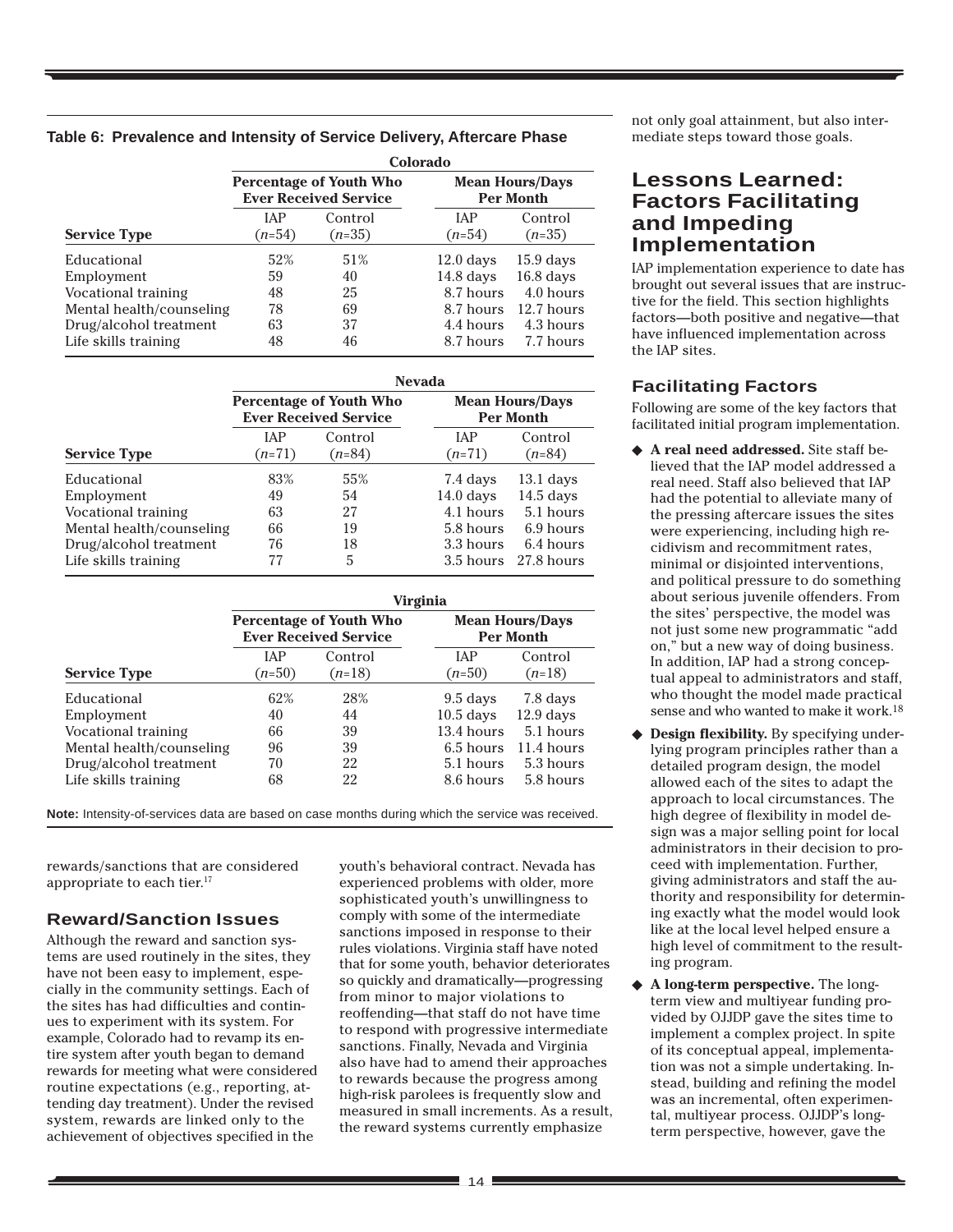## **Contacts and Services During the Transition Period**

To more closely examine the transition process, NCCD has conducted analyses of the extent of contacts and services during the months immediately preceding and following a youth's release from the institution. The central question is whether and to what extent service delivery is intensified for IAP youth during this transition period. The analysis divided the entire correctional intervention into four distinct and mutually exclusive phases:

- ◆ The institutional phase.
- ◆ The institutional transition phase, which is the 30 days (Nevada, Virginia) or 60 days (Colorado) immediately prior to release.
- ◆ The community transition phase, which is the first 30 days on parole in the community.
- ◆ The aftercare phase.

The analysis used only the subsample of study youth who have already been released to aftercare.<sup>1</sup> Selected findings to date are briefly summarized below. These data indicate that the IAP programs are in fact focusing on the transition period, especially the first month of aftercare, and that contacts and services are substantially more intensive for IAP youth during this time.

#### **Contacts**

The figure compares the Virginia IAP and control groups on the frequency of monthly face-to-face contact between youth and parole officers during each of the four program phases. The data show that there is a slight increase in contacts for IAP—but not control—youth between the institutional and institutional transition phases (i.e., the 30 days prior to release). But in each of these first two phases, there is no substantial difference between the groups in the frequency of contact. However, the frequency of contact for IAP youth increases dramatically during the first month of aftercare, and there is a major difference between IAP and controls during this period. The increased frequency is to be expected, as the youth are back in Norfolk, but the magnitude of the contacts and the differences between IAP and controls suggest a strong programmatic focus on this key transition period. During the ensuing



#### **Proportion of Youth Receiving Selected Services During First Month of Aftercare, Community Transition Phase**

|                              |            | <b>IAP Site</b> |               |          |            |          |  |
|------------------------------|------------|-----------------|---------------|----------|------------|----------|--|
|                              | Colorado   |                 | <b>Nevada</b> |          | Virginia   |          |  |
|                              | <b>IAP</b> | Control         | <b>IAP</b>    | Control  | <b>IAP</b> | Control  |  |
| <b>Service Type</b>          | $(n=58)$   | $(n=48)$        | $(n=81)$      | $(n=96)$ | $(n=56)$   | $(n=34)$ |  |
| Education                    | 38%        | 36%             | 58%           | 30%      | 43%        | 6%       |  |
| Employment                   | 41         | 15              | 23            | 24       | 21         | 9        |  |
| Mental health/<br>counseling | 66         | 49              | 36            | 9        | 82         | 12       |  |
| Drug/alcohol treatment       | 41         | 28              | 53            | 9        | 50         | 6        |  |
| Life skills training         | 33         | 32              | 56            | 3        | 52         | 6        |  |

months of aftercare in Virginia, the frequency of contact drops slightly but still remains far greater than that which occurs for control youth. Nevada and Colorado data showed similar, but less dramatic, patterns of increased contact during the transition periods.

#### **Services**

Data on the percentage of IAP youth who are provided various types of services during the first month of aftercare (see table) also support the notion of intensified services for IAP youth during the community transition period. In Colorado, there are several service areas (employment, counseling, substance abuse) in which a larger percentage of IAP than control youth are involved during the first month of aftercare. Similarly, in Nevada and Virginia, a substantially larger percentage of IAP youth are involved in education, mental health/counseling, substance abuse services, and life skills programming.

<sup>&</sup>lt;sup>1</sup> The youth used for these analyses (1) had been released from the institutions, (2) had a valid release date available, and (3) had complete data forms for the month(s) preceding or following the release date. The samples are smaller for this analysis than in the rest of the Bulletin. As a result, there will be some differences between the contacts and services data shown here and those shown elsewhere in this Bulletin.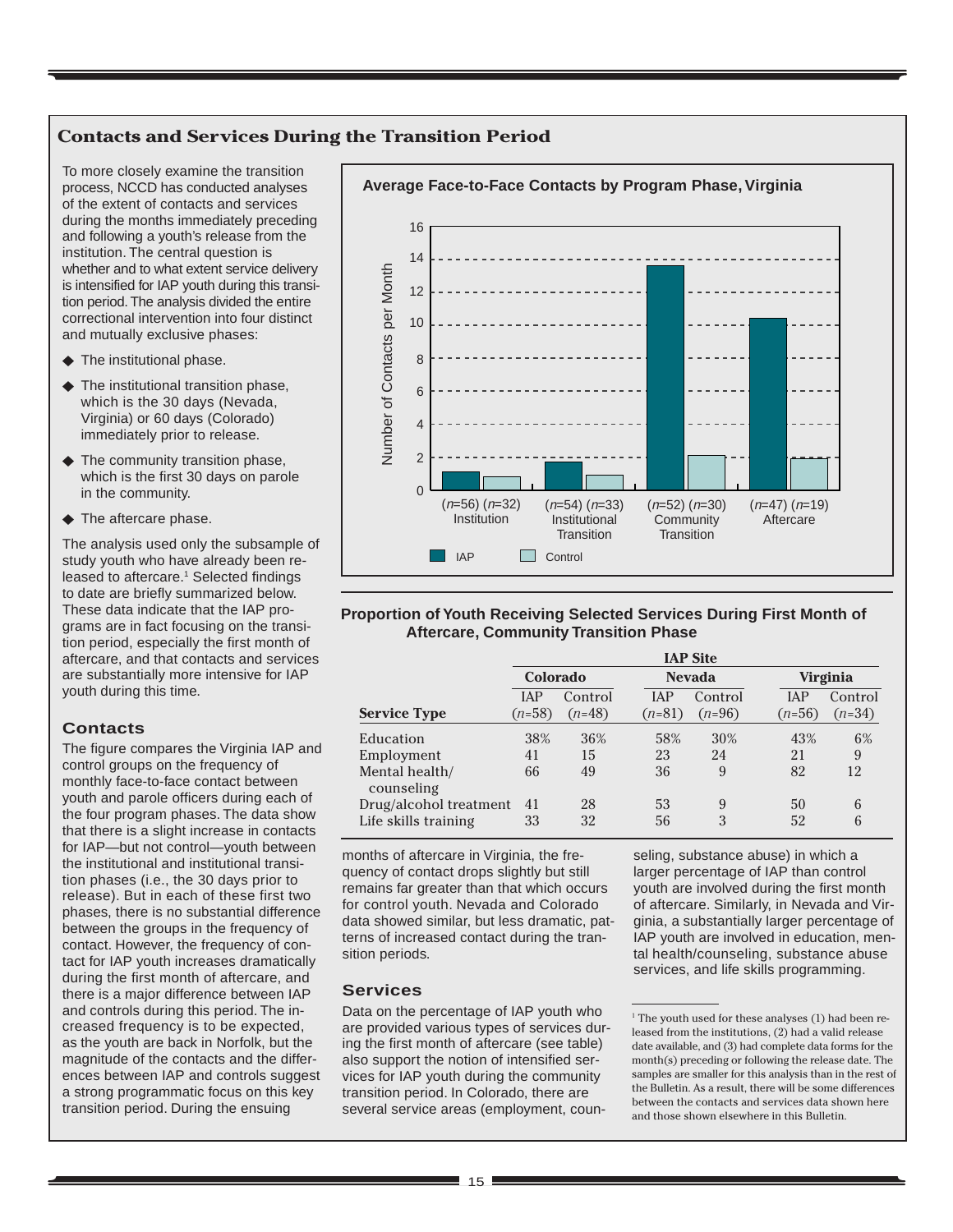sites sufficient time and resources to implement the model.

- **Expert technical assistance.** The ongoing training and technical assistance provided by Drs. Altschuler and Armstrong were indispensable sources of external support for the projects. They brought a high level of energy, commitment, and expertise to the sites. Their expertise was critical, particularly because the details and nuances of the model's practical application cannot be gleaned from publications or traditional experience. Drs. Altschuler and Armstrong provided multiple well-received training sessions, offered highly responsive support, promoted cross-site learning experiences, suggested practical alternatives for dealing with implementation problems, and generally nurtured IAP program development.
- **Internal and external support.** Colorado, Nevada, and Virginia developed external and internal support by garnering cooperation from high-level decisionmakers from related agencies, managers of various operational units (e.g., institutions, parole), supervisors, and line staff. The sites used a variety of mechanisms to gain support, but essentially they gave these people a role in planning and/or ongoing program development. Particularly important was the building of internal support at the IAP line level by continuously involving staff in program development and implementation-related decisionmaking.
- Committed leadership. There was committed and strong program leadership at the operations level. The source of this leadership varied by site, but each had program leaders who thoroughly understood and were committed to the model, promoted the IAP "cause," aggressively addressed problems in implementation, and generally worked hard to make the program successful. In New Jersey, the weakening of the project coincided with a period when the IAP leadership position was vacant and then was assumed by staff who were unable to devote sufficient time and attention to IAP because of their additional responsibilities.19
- ◆ **Sufficient staff resources.** Colorado, Nevada, and Virginia all dedicated sufficient staff resources to the project. Caseloads were about half the size of those handled by traditional staff. Although this represented a substantial investment of personnel, this investment

was necessary to enable the sites to deal intensively with high-risk youth with multiple problems and also necessary to allow parole staff to assume significant responsibilities for youth during the institutional phase.

- ◆ **Access to specialized grant funds.** The sites had access to specialized grant funds. All the sites used some portion of their OJJDP grants to help enrich services for IAP youth. Colorado, Nevada, and Virginia also had access to a much larger amount of specialized State juvenile corrections subsidy money that allowed them to significantly broaden their access to community services. Although these funds were not only targeted to IAP youth, the projects used them as important supplementary funding that helped make IAP implementation fuller.
- ◆ **Preexisting agency relationships.** In Colorado and Virginia, preexisting agency relationships with community resources (e.g., Colorado's service provider network) directly affected the level of implementation achieved in those sites. Rather than having to start from scratch in building a network of service providers, they were able to build upon already existing relationships to access a wide range of services for IAP youth. In contrast, Nevada and New Jersey did not have these strong prior connections, and while both sites developed access to several new resources, their range of services and ease of access remained more limited than in Colorado and Virginia.

#### **Barriers to Implementation**

There also were several cross-site factors that impeded IAP implementation.

◆ **Unstable operating environments.** At various times and to varying degrees, all the sites attempted to implement the projects in the face of major and/or frequent changes in their organizational environments. These changes affected the level of support and attention afforded the pilots and sometimes disrupted important relationships or operating procedures. Nevada, for example, faced not only several administrative changes but also a major reorganization of the agency during the second year of implementation. In Virginia, the introduction of the LEADER program and a massive rebuilding project at Beaumont required almost all the attention of that facility's key

managers for more than 18 months. Finally, New Jersey had to contend ultimately unsuccessfully—with two major reorganizations and the revamping of the entire parole system.

- ◆ **Competing agency priorities.** Related to the impediment described above were the size of the pilots and competing agency priorities. Unstable environments or not, the IAP projects were small relative to the general institutional and aftercare populations (e.g., 15 to 30 youth in institutions that house between 200 and 500 juveniles). In spite of the appeal of IAP and general support for the project, agency administrators and managers in all the sites had to deal with much larger issues on a day-to-day basis. These issues often drew managers' attention away from IAP-related concerns and likely reduced the amount of proactive support and routine involvement that they may otherwise have given the pilots. On the other hand, the size of the pilots may have protected them from the kind of negative attention that could arise in conjunction with larger program initiatives.
- ◆ **Crowding and aggressive diversion practices.** In all four sites, institutional crowding was (and is) a major problem. In Colorado and New Jersey, the corrections agencies were very aggressive in trying to divert as many youth as possible from secure facilities to private beds (Colorado) or smaller, less secure State-run facilities (New Jersey). In Virginia, substantial diversion was occurring at the local (Norfolk) court level after the introduction of a series of programs designed as alternatives to incarceration. The result in all three sites was (1) a reduction in the number of youth who were eligible for IAP, (2) lower-than-expected program enrollments, and (3) a "hardening" of the IAP target population. In other words, high-risk youth with better prospects were placed in alternative programs, while the most difficult remained at the secure institution.20
- ◆ **Staff selection and training.** In Nevada, New Jersey, and Virginia, the IAP parole officers all had difficulty making the adjustment from traditional styles of supervision to what was envisioned by IAP. Although these problems were eventually overcome, they slowed implementation in the aftercare phase and created considerable stress. In part, this was a staff selection issue. Some of the sites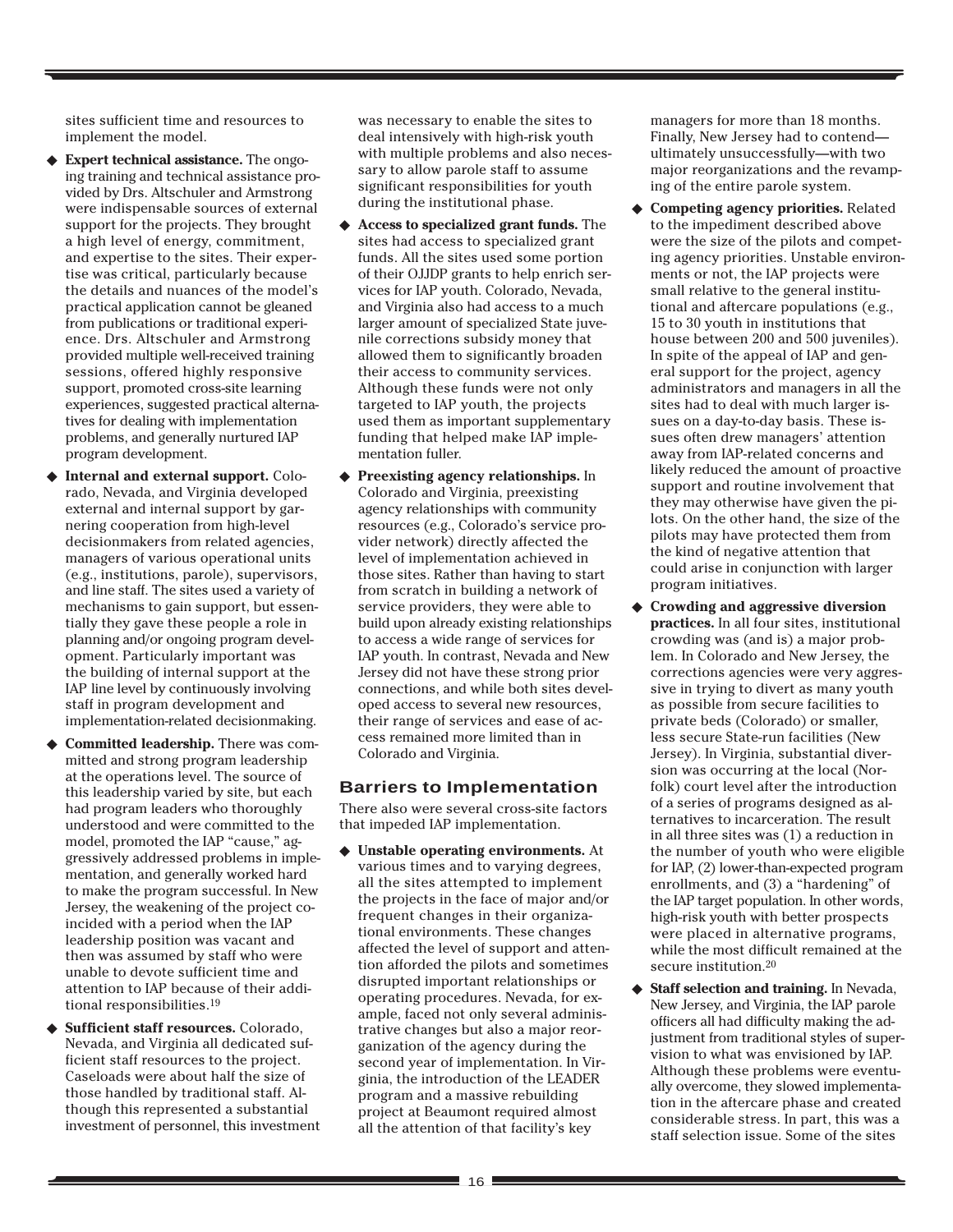assumed that the most experienced staff would make the best IAP case managers because of their experience, knowledge, and skills. There also were personnel rules that either gave priority to or required preference for veteran staff over other new hires. However, some of these staff had fairly entrenched notions of how to "do" supervision, and it was often an office-bound, 9-to-5, traditional approach.21 A lack of appropriate or sufficient staff training in how to do the "nuts and bolts" of intensive supervision also contributed to these problems.

- ◆ **Staff turnover and vacancies.** While all the sites experienced some turnover, it was a significant problem only in New Jersey. The entire IAP staff and all staff in positions directly related to IAP operations turned over (some, multiple times) in a 15-month period between the summer of 1996 and the fall of 1997. This led to enormous program instability and an absence of any people with strong roots in the model during the time that New Jersey was making efforts to put its program back on track. The staff vacancy issue loomed large in Nevada and Virginia. In those sites, key staff positions became vacant and went unfilled for extended periods. These vacancies meant that there were significant cracks in the service delivery system. Consequently, vacancies have hurt the overall level of implementation in those sites.
- **Distance between the community and the institution.** In Nevada and Virginia, IAP youth were housed 2 to 3 hours' driving time from the community and the aftercare offices. This presented a challenge to aftercare staff's efforts to maintain a routine schedule of institutional visits, required considerable expenditures of time, and impeded efforts to involve family members in the visits. Conversely, the Colorado institution is approximately 20 to 30 minutes away from the community, and this close proximity facilitated frequent visits to the institution by case managers, parents, and treatment providers. The success of IAP in Virginia and Nevada, however, indicated that geography was a problematic, though not an insurmountable, barrier.

# **Conclusion**

The IAP demonstrations in Colorado, Nevada, and Virginia have implemented programs that (1) largely reflect their program designs and the intent of the IAP model and

(2) have resulted in supervision and services for IAP youth that are quite different from those received by regular parolees. The sites have generated internal and external support for the program; identified and selected the high-risk, high-need youth intended by the model; and, using a team approach, have served them through small, IAP-only caseloads. The projects also have responded successfully to the central feature of the IAP model by developing a host of mechanisms to facilitate the transition between institution and aftercare. These mechanisms include early parole planning, routine institutional visits by the aftercare case manager, and step-down structures and procedures to modulate community reentry. Results of the focus on transitionrelated activities include a dramatically improved level of coordination and communication between institutional and aftercare staff and the ability to involve youth in community services almost immediately after institutional release.

Finally, the IAP programs in all sites provide youth with enhanced—and balanced supervision and services, especially during the aftercare phase:

- ◆ Supervision teams (composed of parole officers, parole aides/trackers, treatment providers) help ensure the delivery of intensive supervision.
- ◆ The frequency of contact between the youth and the parole officer during aftercare is higher for the IAP group.
- ◆ IAP youth are at least twice as likely as controls to undergo evening and weekend surveillance.
- ◆ IAP youth are more likely than controls to be involved in a range of services during aftercare.

This is not to suggest that implementation can be characterized as "complete," that it has been problem free, or that what the sites have achieved has been relatively easy to accomplish. Each site has labored continuously to bring together the various pieces of the IAP puzzle and make them work in the local jurisdiction. Moreover, as detailed above, there have been and continue to be areas of weakness in each site's implementation.

Now, in the fifth year of implementing IAP, site staff continue to fine-tune their programs and aggressively address their implementation issues. In general, however, it is clear that the strengths of each program considerably outweigh the shortcomings and that IAP has been well implemented in Colorado, Nevada, and Virginia. What remains to be determined—through NCCD's outcome evaluation—is whether a well-conceived and strongly implemented IAP model will have the desired effect of reducing recidivism and recommitments among high-risk parolees.

## **Notes**

1. The terms "aftercare" and "parole" are used interchangeably in this Bulletin. Both refer to the period of community supervision subsequent to release from secure confinement.

2. Previous stages included (1) a comprehensive literature review and onsite assessments of promising aftercare programs; (2) the development of a theory-driven, multifaceted intensive aftercare paradigm; (3) the design of policies, procedures, and training curriculums to support the model; (4) orientation and training provided to eight jurisdictions; and (5) selection of the four demonstration sites.

3. This Summary is available through OJJDP's Juvenile Justice Clearinghouse by calling 800–638–8736 or visiting OJJDP's Web site, www.ojjdp.ncjrs.org.

4. This Bulletin is based on an interim report to OJJDP entitled *The Intensive Aftercare Program Demonstration Project: Interim Implementation Assessment* (November 1998). The assessment report provides a cross-site summary of IAP implementation and detailed individual reports on each of the four sites. The data presented in the report and in this Bulletin are somewhat different in that the assessment report covered the period up to June 1998 while the Bulletin includes information through December 31, 1998.

5. The model's three program elements must be considered in local IAP design and implementation. They include (1) external environment and organizational factors, which call attention to the need to ensure that the locally developed model takes into account its unique context (e.g., administrative structures) and the need to build support across the entire spectrum of agencies that could be involved in or affected by IAP; (2) overarching case management; and (3) management information and program evaluation, which stresses the need to monitor the IAP program carefully to ensure ongoing program integrity and the need to assess program impact through a formal comprehensive evaluation.

6. Outcome data collection began in fall 1998 for the first wave of IAP and control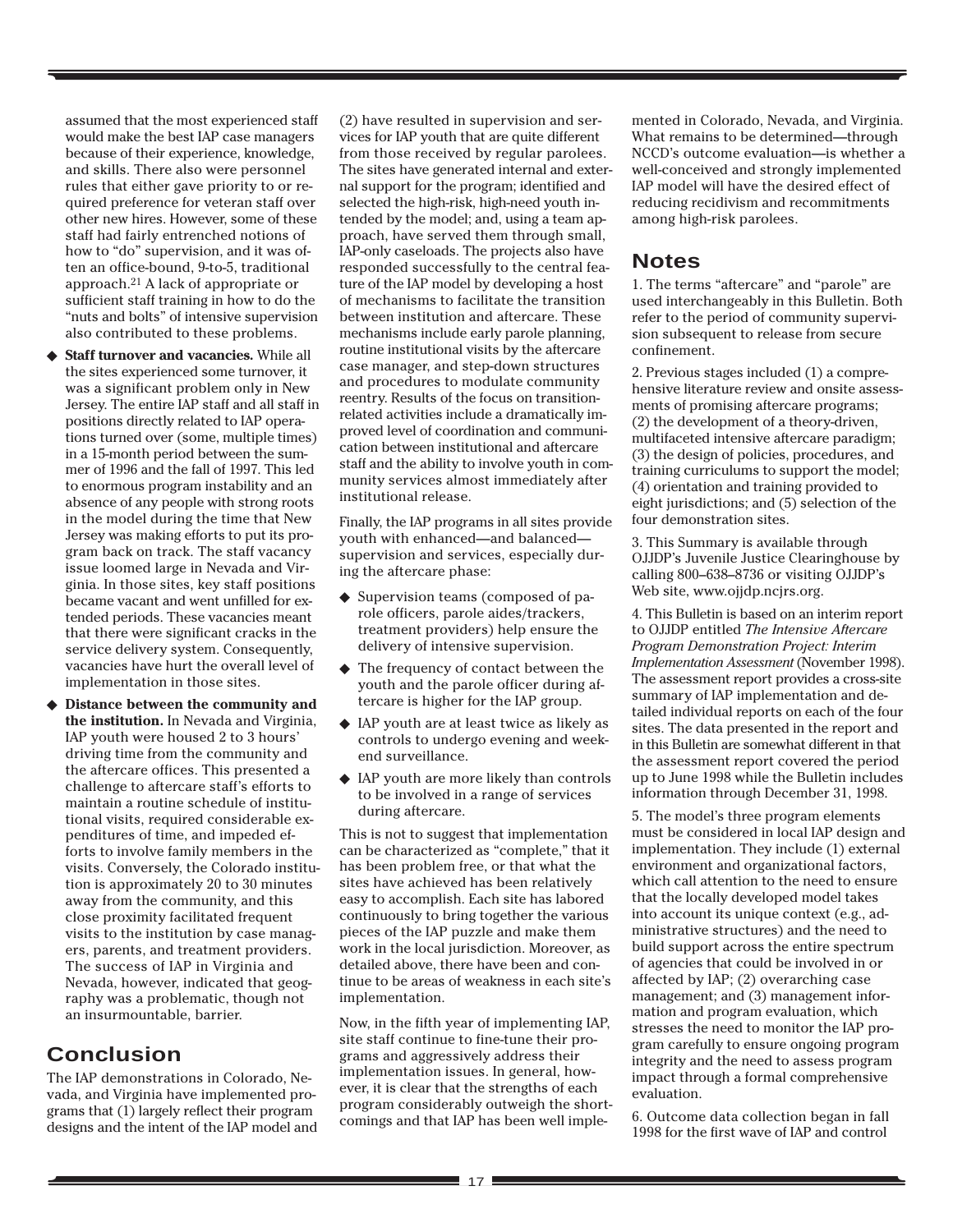participants, i.e., those who entered the project during 1995 and 1996 and who were released from the institution prior to August 1, 1997. Because program enrollments continued through at least November 1998, final outcome data will not be available until spring 2001.

7. Because New Jersey was dropped as a demonstration site, the focus of this Bulletin is on Colorado, Nevada, and Virginia. However, because New Jersey's experience is instructive, there are frequent references to that site.

8. The primary example of this was in New Jersey, where the Juvenile Justice Commission redesigned its entire parole system and included several IAP features in the new design. The change was such that the IAP pilot had reduced significance and IAP lost some of its uniqueness. A less dramatic example occurred in Virginia, where a Department of Juvenile Justice policy change resulted in the elimination of furloughs and early releases from institutions. This eliminated IAP's ability to use early release to a transitional group home as a major incentive for program compliance.

9. In New Jersey, the problem was never really resolved. The original parole officers made little progress in adapting to the new model of supervision. They were replaced in early 1997 by two younger, more energetic staff. For a variety of reasons, however (including the project's end), these staff never had sufficient opportunity to master intensive supervision.

10. The rationale for targeting high-risk offenders is to ensure that the intensive services available through the IAP model are targeted to those most likely to commit future offenses, thereby increasing the program's potential to reduce crime. With outside technical assistance, the sites developed risk measurement tools using a cohort of juveniles released to parole in the early 1990's and outcome measures that included any new arrest or revocation within a 1-year period after release. The youth identified as "high risk" on each of the scales had recidivism rates of 60 to 70 percent, depending on the site. In Colorado, for example, the recidi-

vism rate among high-risk youth was 68 percent, while it was 41 percent for medium-risk youth and just 22 percent for low-risk youth.

11. In New Jersey, the low number of intakes combined with a high rate of program terminations during the institutional phase had a major impact on the planned use of the community-based transitional facilities. New Jersey's 12-bed facilities were envisioned originally as "IAP only" transitional units, with attendant IAP-specific services. In fact, there were rarely more than one or two youth in them at any given time, and no IAP-specific services were delivered.

12. All data on youth characteristics include both IAP and control youth.

13. As used in this discussion, "transition" refers to those activities intended to reintegrate youth gradually into the community, regardless of when the activities occur during the institutional and aftercare phases. This is a slightly broader definition than one that will be used subsequently, which focuses on activities occurring during the 30 or 60 days immediately preceding and subsequent to release from the institution.

14. These services are provided by the institutional-community liaison. The vacancy in this position from February to October 1998 created significant problems for this transitional component. IAP staff from Las Vegas filled some of the void when they made their institutional visits.

15. Colorado IAP youth are seen by their case managers on average 2.5 times per month (versus 1.2 for controls), Nevada youth on average 6.7 times per month (versus 2.0 for controls), and Virginia youth 10.4 times per month (versus 4.8 for controls).

16. The Nevada project has been quite successful in creating and sustaining relationships with (1) a wide range of businesses that have contributed goods or services that can be used as part of the IAP's system of rewards, (2) several volunteers who have provided no-cost specialized classes for program participants on topics such as sexually transmitted diseases, and (3) a group of employers who frequently hire IAP youth.

17. Nevada's reward system, for example, uses four levels of incentives, ranging from food items and compact discs (level I) to concert tickets or \$50 gift certificates (level IV). The system also specifies which behaviors or accomplishments should be rewarded—and at what level—in each of several areas of functioning. These include treatment plan compliance, good home behavior, and good school performance. Similarly, the sanction system lists 23 different potential violations and specifies the appropriate range of responses for each.

18. The appeal of IAP had ramifications for juvenile parole generally in the sites. In Colorado and Nevada, experience with the pilot has led to discussions about how the model might be implemented systemwide. Virginia's early IAP experience strongly influenced a decision to hire 20 intensivesupervision parole officers to implement portions of the model throughout the State. In New Jersey, the new aftercare system draws heavily on key components of IAP.

19. New Jersey's leadership issue needs to be viewed, however, within the larger context of the organizational change and the Juvenile Justice Commission's more pressing priorities. That is, limited leadership was a factor in weakening the program, but it also was related to larger issues.

20. These comments are intended to describe how crowding and diversion affected IAP implementation, especially with respect to achieving planned sample sizes for the evaluation. They are not meant to suggest that other sites implementing the IAP model should discontinue efforts to divert youth from institutional placement simply in order to create a larger pool of IAP-eligible youth, or that institutional crowding and diversion practices somehow prohibit successful implementation of the IAP model.

21. This is not to argue that highly experienced case managers cannot or do not make good IAP staff. What has proven problematic is assuming that they will and therefore making experience a primary criterion for selection.

the control of the control of the control of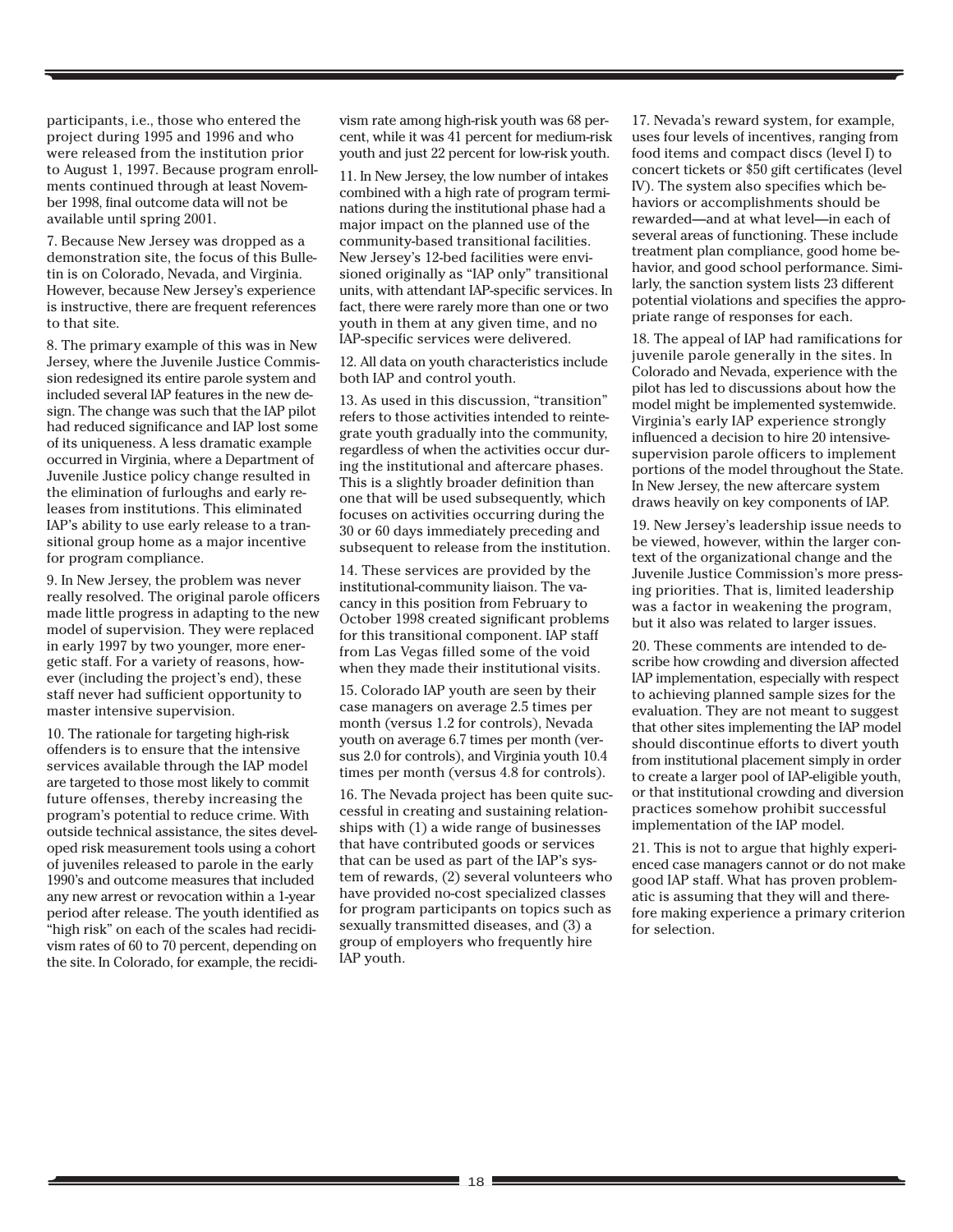# **References**

Altschuler, D.M., and Armstrong, T.L. 1994. *Intensive Aftercare for High-Risk Juvenile Offenders: A Community Care Model.* Summary. Washington, DC: U.S. Department of Justice, Office of Justice Programs, Office of Juvenile Justice and Delinquency Prevention.

Altschuler, D.M., and Armstrong, T.L. 1996. Aftercare not afterthought: Testing the IAP model. *Juvenile Justice* 3(1):15–22.

Clear, T.R. 1988. Statistical prediction in corrections. *Research in Corrections*  $1(1):1-39.$ 

Hamparian, D.M., Davis, J.M., Jacobson, J.M., and McGraw, R.E. 1984. *The Young Criminal Years of the Violent Few.* Washington, DC: U.S. Department of Justice, Office of Justice Programs, Office of Juvenile Justice and Delinquency Prevention.

Krisberg, B.A., Austin, J., and Steele, P. 1991. *Unlocking Juvenile Corrections.* San Francisco, CA: National Council on Crime and Delinquency.

This research was supported by grant number 95–JN–CX–0023 from the Office of Juvenile Justice and Delinquency Prevention, U.S. Department of Justice.

Points of view or opinions expressed in this document are those of the authors and do not necessarily represent the official position or policies of OJJDP or the U.S. Department of Justice.

## **Acknowledgments**

Richard G. Wiebush, Senior Researcher, Betsie McNulty, Ph.D., Senior Researcher, and Thao Le, Senior Research Associate, are with the National Council on Crime and Delinquency.

## **Share With Your Colleagues**

Unless otherwise noted, OJJDP publications are not copyright protected. We encourage you to reproduce this document, share it with your colleagues, and reprint it in your newsletter or journal. However, if you reprint, please cite OJJDP and the authors of this Bulletin. We are also interested in your feedback, such as how you received a copy, how you intend to use the information, and how OJJDP materials meet your individual or agency needs. Please direct your comments and questions to:

#### **Juvenile Justice Clearinghouse**

Publication Reprint/Feedback P.O. Box 6000 Rockville, MD 20849–6000 800–638–8736 301–519–5600 (fax) E-Mail: askncjrs@ncjrs.org

*The Office of Juvenile Justice and Delinquency Prevention is a component of the Office of Justice Programs, which also includes the Bureau of Justice Assistance, the Bureau of Justice Statistics, the National Institute of Justice, and the Office for Victims of Crime.*